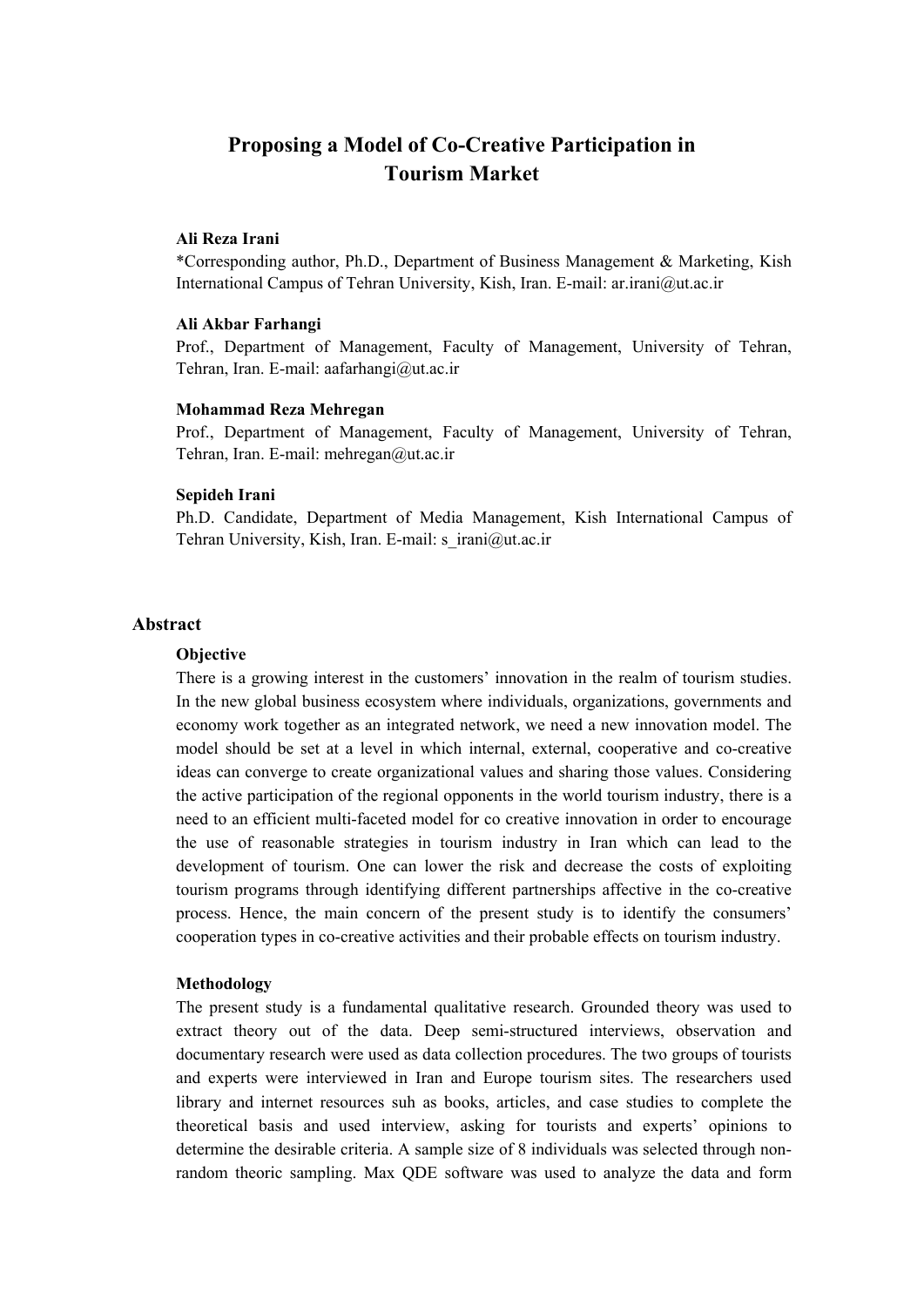theories while the interviews are all coded (open, pivotal, and selective) and then the subjects were extracted and joined together.

## **Findings**

The researchers reported two types of partnership for the customers namely, explicit and implicit and two partnership objectives for the tourists. Customers' partnership in cocreative tourism activities are classified into four categories of: explicit-cocreative, explicit-sharing, implicit-cocreative, and implicit-sharing.

## **Conclusion**

The results showed that tourists can take part in cocreative activities within tourism organizations and companies in four different partnership types. Cocreative partnership characteristic allow customers' involvement during the production time of the tourism product. The objective of explicit cocreative partnership is to create experiences or knowledge for tourists which includes brainstorming and co-thinking. Comparing the information of the customers among the companies at the same level can lead to creation of explicit ideas. Tourism companies, in explicit sharing, attempt to attract explicit partnership in order to share experiences or knowledge. Therefore, tourists are informed of their involvement in experience or knowledge sharing activities. Such partnership includes interview and sharing of ideas. Tourism companies furtively attract tourists' partnership in implicit cocreative partnership in order to create experiences or knowledge. Cultural and impalpable programs are some instances of such partnership type. Finally, regarding implicit sharing partnership, we can consider visual programs and sharing activities among the characteristic of such partnership type.

 **Keywords:** Co-Creation, Experience, Participation, Sharing, Tourism.

**Citation:** Irani, A.R., Farhangi, A.A., Mehregan, M.R., Irani, S. (2018). Proposing a Model of Co-Creative Participation in Tourism Market. *Journal of Business Management,* 10(4), 889-904. (*in Persian*)

DOI: 10.22059/jibm.2018.249026.2894 Received: January 05, 2018; Accepted: July 27, 2018 © Faculty of Management, University of Tehran ------------------------------------------------------------ Journal of Business Management, 2018, Vol. 10, No.4, pp. 889-904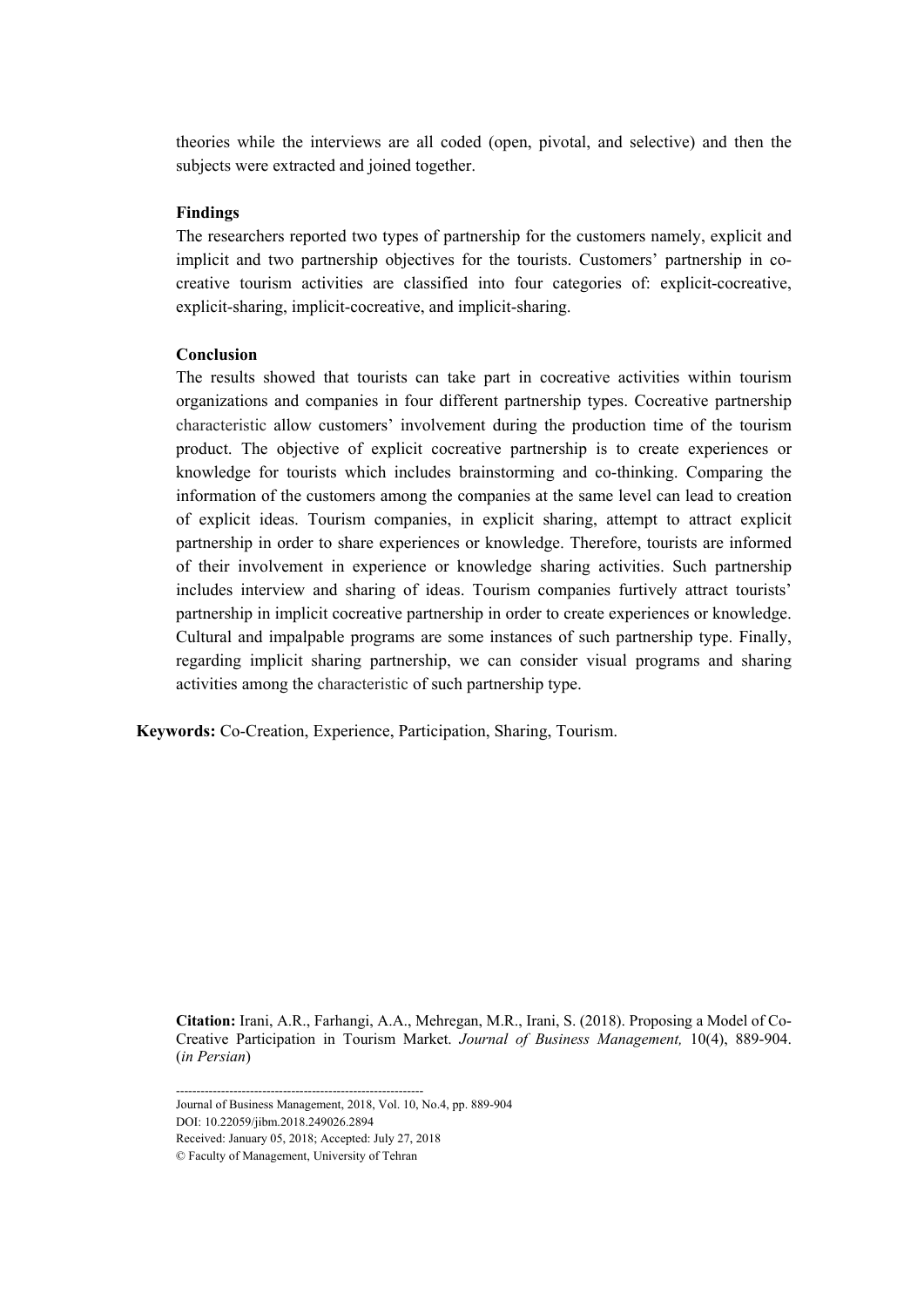# **ارائه الگوی مشارکت همآفرینانه در بازار گردشگری**

## **عليرضا ايراني**

\* نویسنده مسئول، دکتری تخصصی مدیریت بازرگانی ـ مدیریت بازاریابی، پردیس بینالمللی کیش دانشگاه تهران، تهران، ایران. ar.irani@ut.ac.ir :رایانامه

## **علي اکبر فرهنگي**

استاد گروه مدیریت، دانشکده مدیریت دانشگاه تهران، تهران، ایران. رایانامه: aafarhangi@ut.ac.ir

#### **محمدرضا مهرگان**

استاد گروه مدیریت، دانشکده مدیریت دانشگاه تهران، تهران، ایران. رایانامه: mehregan@ut.ac.ir

## **سپيده ايراني** دانشجوی دکتری تخصصی مدیریت رسانه، پردیس بینالمللی کیش دانشگاه تهران، تهران، ایران. رایانامه: ir.ac.ut@irani\_s

## **چکیده**

**هدف:** بین صنایع خدماتی، صنعت گردشگری جزء آن دسته از محصوالتی است که بهدلیل ماهیت درآمدزایی، از جایگاه ویژهای در بازارهای جهانی برخوردار است. استراتژی همآفرینی با تأثیرگذاری بر تولید خدمات گردشگری مطابق با ایده مشتریان، شرکتها را به سوی تولید محصوالت رقابتی نوآورانه و گردشگرها را به سوی خرید بستههای جذاب هدایت میکند. پژوهشهای پیشین بهطور عمده از عواملی استفاده کردهاند که بر مبنای انواع مشارکتهای همآفرینی تبیین نشدهاند.

**روش:** در مقاله پیشرو و در قالب پژوهش بنیادی، انواع مشارکتهای همآفرینانه در بازار گردشگری با روش گراندد تئوری مطالعه شده است.

**يافتهها:** پرسشهای نیمهساختار یافتهای، برگرفته از ترکیب دو الگوی اصلی همآفرینی و مطابق با پرسش پژوهش، مطرح شد و مصاحبههای عمیقی با دو گروه گردشگران و خبرگان در دو منطقه گردشگری جهان انجام گرفت. پاسخدهندهها از طریق نمونهگیری غیرتصادفی تئوریک انتخاب شدند و روی مصاحبهها کدگذاری و تحلیل انجام شد.

**نتيجهگيری:** نتایج نشان داد دو نوع مشارکت آشکار و پنهان وجود دارد که با هدف به اشتراکگذاری و آفرینش تجربهها و دانش، مشارکت مصرفکنندگان را در فعالیتهای همآفرینی تسهیل میکنند.

**کليدواژهها:** بهاشتراکگذاری، تجربه، گردشگری، مشارکت، همآفرینی.

**استناد:** ایرانی، علیرضا؛ فرهنگی، علی اکبر؛ مهرگان، محمدرضا؛ ایرانی، سپیده )7931(. ارائه الگوی مشارکت هم آفرینانه در بازار گردشگری. فصلنامه مدیریت بازرگانی، ١(۴)، ٨٨٩- ٩٠۴.

> فصلنامه مدیریت بازرگانی، ۱۳۹۷، دوره ۱۰، شماره ۴، صص. ۸۸۹- ۹۰۴ DOI: 10.22059/jibm.2018.249026.2894 دریافت: ،7931/71/71 پذیرش: 7931/11/11 © دانشکده مدیریت دانشگاه تهران

----------------------------------------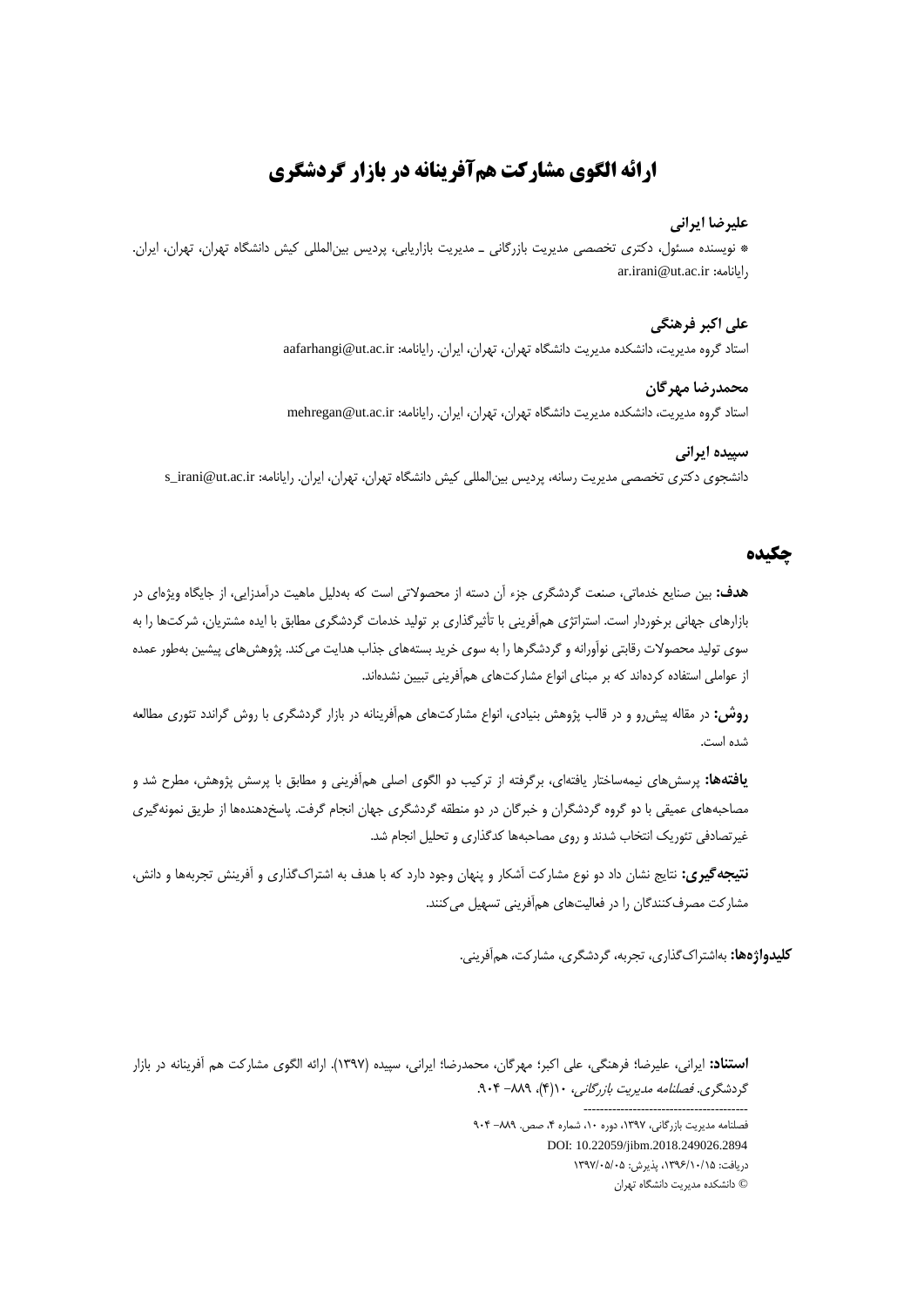## **مقدمه**

به تازگی نوآوری همأفرینی` که نوعی منبع اساسی مزیت رقابتی بهشمار میرود، میان کسبوکارها محبوبیت بهدست آورده است (راینی۲۰۱۰)؛ آنچنان که شرکتهای پیشرو و بزرگ تجاری مانند لگو (اولیور، سمخ و هکمن ۳ ، ۲۰۰۷)، استارباکس (راماسوامی۴، ۲۰۰۹) و نایک (وونگ $\cdot$  ۲۰۱۰) بهصورت فعالانه از فرایند همآفرینی و اجتماعهای مردمی در استراتژیهای توسعه محصوالتشان، برای مذاکره مستقیم با مصرفکنندگان بهمنظور تولید ایدههای جدید، استفاده میکنند )راماسوامی و گوییلارت <sup>۶</sup>، ۲۰۱۰).

در بیشتر الگوهایی که به تازگی در مطالعات مربوط به همآفرینی در کانون توجه قرار گرفتهاند، عالوه بر آنکه انواع همآفرینی به تفکیک بررسی نشده، همه عوامل درگیر در فرایند نیز جستوجو نشده است و در برخی الگوها مانند الگوی نظریه رفتار برنامهریزی شده<sup>۷</sup> (اَجزن^، ۱۹۹۱) که به اَن الگوی تم<sup>۹</sup> هم میگویند (دیویس، باگازی و وورشو<sup>۱۰</sup>، ۱۹۸۹؛ فیشباین و آجزن ``، ۱۹۷۵)، با ماهیت بسیار نگرشی و رویکرد محدود، به موضوع پرداخته شده است. بهطور کلی دو نوع خأل تئوریک و کاربردی در الگوهای نوآوری همآفرینی وجود دارد. در مسئله خأل تئوریک، پژوهشهای موجود اغلب از عوامل و متغیرهای الگوی TPB استفاده کردهاند که از یک سو به محدودیت عوامل موجود در الگو توجه چندانی نشده است و از سوی دیگر بر مبنای انواع مشارکتهای همآفرینی تبیین نشدهاند. در مسئله خأل کاربردی نیز بر اساس آخرین گزارش مجمع جهانی اقتصاد، ایران از نظر شاخص جهانی نوآوری میان 747 کشور جهان، در رتبه 711 قرار گرفته و در مقایسه با سایر کشورهای جهان، عملکرد ایران در ایجاد نوآوری و رقابتپذیری جهانی، زیر سطح توسعه ارزیابی شده است. این در حالی است که عربستان جایگاه ،49 امارات عربی متحده جایگاه ،41 قطر جایگاه ،11 ترکیه جایگاه ،18 هند جایگاه 87 و مصر جایگاه 711 را به خود اختصاص دادهاند، حال آنکه این کشورها هم در فهرست کشورهای نزدیک و رقبای منطقهای ایران قرار دارند و هم در فهرست کشورهای گردشگرپذیر جهان هستند (داتا، لنوین و وینچ وینسنت<sup>۱۲</sup>، ۲۰۱۵).

در متن سند چشمانداز 21 ساله کشور، در بخش توسعه میراث فرهنگی و گردشگری ایران، به »گرفتن سهم مناسب از بازار گردشگری بینالمللی« اشاره شده، اما درباره راهبردهای حوزه گردشگری برای استفاده از مشارکت نوآورانه گردشگران و همآفرینی آنها هیچ صحبتی نشده است (سایت رسمی وزارت امور اقتصاد و دارایی، ۱۳۹۴: ۳). بر اساس آمارهای جهانی، ایران در بخش رقابتپذیری گردشگری بین 747 کشور جهان در رتبه 31 قرار دارد، در حالی که ترکیه در رتبه ۴۴، قطر در رتبه ۴۳، امارات عربی متحده در رتبه ۲۴، عربستان در رتبه ۶۴، هند در رتبه ۵۲ و مصر در رتبه ۸۳ قرار گرفتهاند (مجمع جهانی اقتصاد<sup>۱۳</sup>، ۲۰۱۵).

پژوهشگران در مطالعه مقایسهای بین ایران و هند، از جمله فرصتهای موجود پیش روی گردشگری در هند را آفرینش ایدههای جدید در بازاریابی گردشگری بیان کردهاند (ابراهیمزاده، سخاور و تقیزاده"٬ ۲۰۱۳). در مطالعه مقایسهای

- 3. Oliver, Samakh, Heckmann
- 4. Ramaswamy
- 5. Wong
- 6. Ramaswamy & Gouillart
- 7. Theory of Planned Behavior (TPB Model)
- 9. Technology Acceptance Model (TAM Model)
- 10. Davis, Bagozzi P. & Warshaw
- 11. Fishbein & Ajzen
- 12. Dutta, Lanvin, Wunsch-Vincent
- 13. World Economic Forum
- 14. Ebrahimzadeh, Sakhavar, Taghizadeh

<sup>1.</sup> Co-Creation Innovation

<sup>2.</sup> Riney

<sup>8.</sup> Ajzen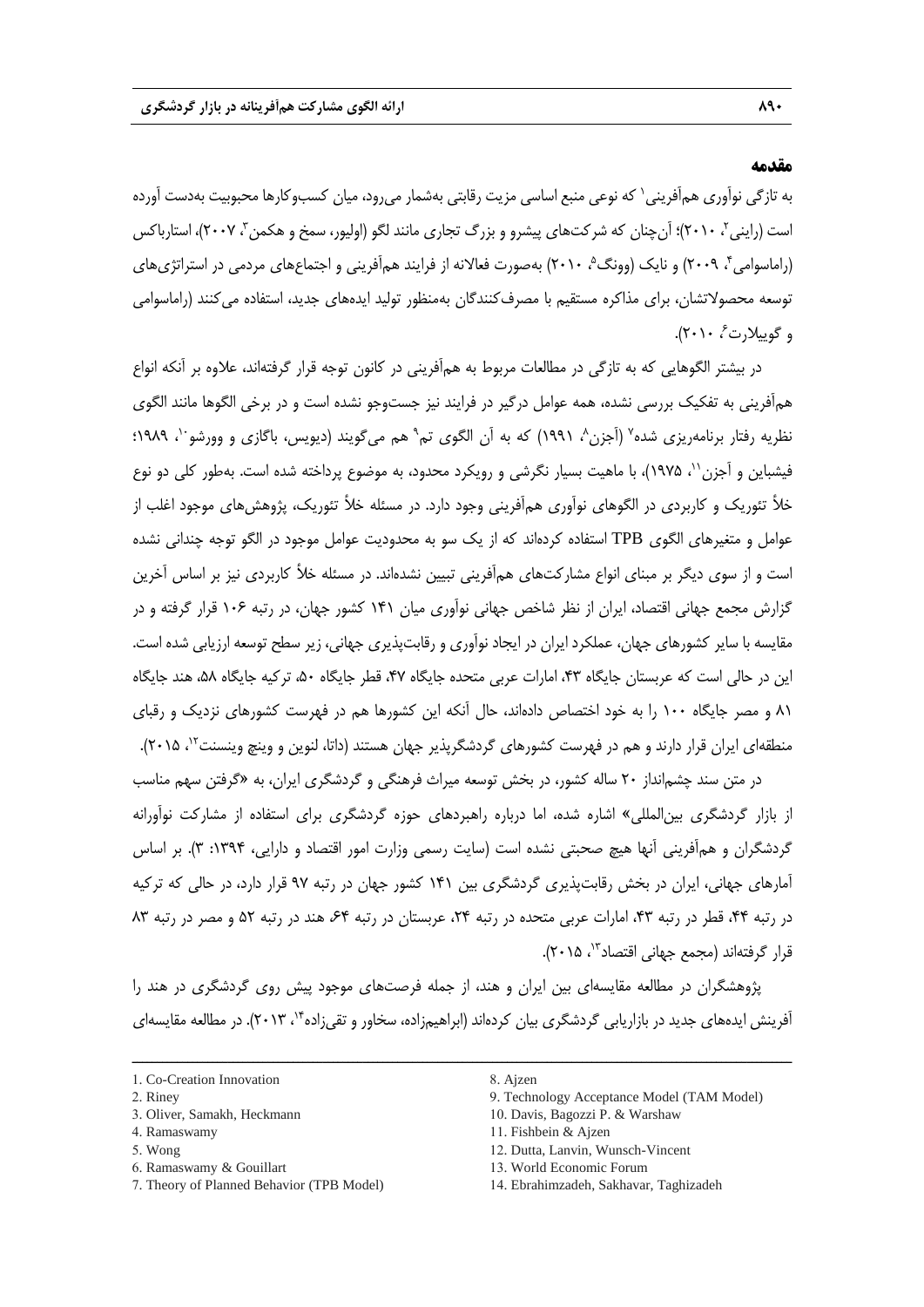دیگری که بین دو کشور ایران و آمریکا انجام شده است، آفرینش ایدههای جدید در بازاریابی گردشگریِ آمریکا نیز به عنوان فرصت مهم در کانون توجه قرار گرفته است (ابراهیمزاده و یاری٬ ۱۳۰۱۳: ۲۴)، در صورتی که به این عامل مهم در ایران به اندازه سایر کشورهای گردشگرپذیر جهان، به عنوان فرصت استراتژیک اهمیت داده نشده است. در پژوهشهای دیگری که با موضوع گردشگری ایران منتشر شده، ناهماهنگی میان مردم محلی و مشارکت اندک مردم در گردشگری، یکی از ضعفهای مهم گردشگری در ایران بیان شده است (سید، منصوری و جایبهای<sup>۲</sup>، ۲۰۱۳).

تمام این آمارها در کنار نتایج بهدست آمده از پژوهشهای انجام شده در زمینه گردشگری، حکایت از آن دارد که تا کنون در ایران به استفاده از پتانسیلهای موجود در همآفرینی مصرفکنندگان اهمیت چندانی داده نشده است و این ضعف ساختاری در بهکارنبردن نوآوریهای نوین، به عنوان خأل کاربردی در پژوهش حاضر بررسی خواهد شد.

برخی پژوهشگران معتقدند بهترین راه حلهای نوآورانه، در داخل شرکتها نهفته نیست، بلکه در اختیار مصرفکنندگان قرار دارد (بنکلر۳، ۲۰۰۶). بررسیهای اخیر انجام شده در واحد اطلاعات اکونومیست (اکونومیست 4 اینتلیجنس یونیت ، 2179( نشان میدهد مصرفکنندگان بهطور فزایندهای در حال تبدیل شدن به منابع مهم نوآوری در تمام مناطق و صنایع و در اندازههای مختلف شرکتی هستند.

امروزه در حوزه پژوهش های گردشگری، شاهد علاقه رو به رشدی در زمینه نوآوری مصرف *ک*نندگان هستیم (جینهی<sup>م</sup>، 2172(. لیتوین و همکارانش ادعا میکنند که اهمیت توجه به نوآوری گردشگران برای موفقیت استراتژی بازاریابی گردشگری و تأکید بر اهمیت تأیید دهان به دهان نوآوران، برای سرعت بخشیدن به پذیرش محصوالت و خدمات جدید از طریق بازار وسیعتر لازم است (لیتوین، کار و گلداسمیت ً، ۲۰۰۱). در اکوسیستم جدید کسبوکار جهانی که در آن افراد، سازمانها، دولتها و اقتصاد، همگی بهصورت شبکه و وابسته به یکدیگر درآمدهاند، ما به الگوی نوآوری جدید نیاز داریم. این الگو باید روی سطحی باشد که در آن، ایدههای داخلی، خارجی، همکارانه و همآفرینانه بتوانند برای ایجاد ارزش سازمانی و به اشتراک گذاشتن آنها همگرا شوند (لی، اولسون و تریمی<sup>۷</sup>، ۲۰۱۲).

أمارها نشان میدهد تعداد مسافران گردشگری جهانی^ از ۶۷۴ میلیون گردشگر در سال ۲۰۰۰ به یک میلیارد و ۲۳۵ میلیون نفر در سال 2171 رسیده است. درآمدهای جهانی صنعت توریسم نیز از 431 میلیارد دالر در سال 2111 به 7221 میلیارد دلار در سال ۲۰۱۶ رسیده است (بانک جهانی، ۲۰۱۷). با توجه به وجود رقبای منطقهای که فعالانه سهم عمدهای از بازار صنعت گردشگری جهان را اشغال کردهاند، اقدام در زمینه طراحی یک الگوی کارآمد با نگاهی چند وجهی به نوآوری همآفرینی، برای رونق استفاده از این استراتژی کم هزینه در صنعت گردشگری ایران، به منزله نوعی الزام رقابتی، میتواند تأثیر بسزایی در توسعه این صنعت مهم داشته باشد. با شناسایی انواع مشارکتهایی که در جریان فرایند همآفرینی نقش دارند، میتوان ضمن کاهش ریسک و هزینههای اجرایی برنامههای گردشگری، برنامهریزی مناسبی در این زمینه انجام داد. از این رو پرسش اصلی پژوهش این گونه مطرح شده است که مشارکت مصرفکنندگان در فعالیتهای همآفرینی چند

ــــــــــــــــــــــــــــــــــــــــــــــــــــــــــــــــــــــــــــــــــــــــــــــــــــــــــــــــــــــــــــــــــــ

- 3. Benkler
- 4. Economist Intelligence Unit

5. Geunhee

- 6. Litvin, Kar & Goldsmith
- 7. Lee, Olson & Trimi
- 8. International tourist arrivals

<sup>1.</sup> Ebrahimzadeh & Yari

<sup>2.</sup> Sayyed, Mansoori, Jaybhaye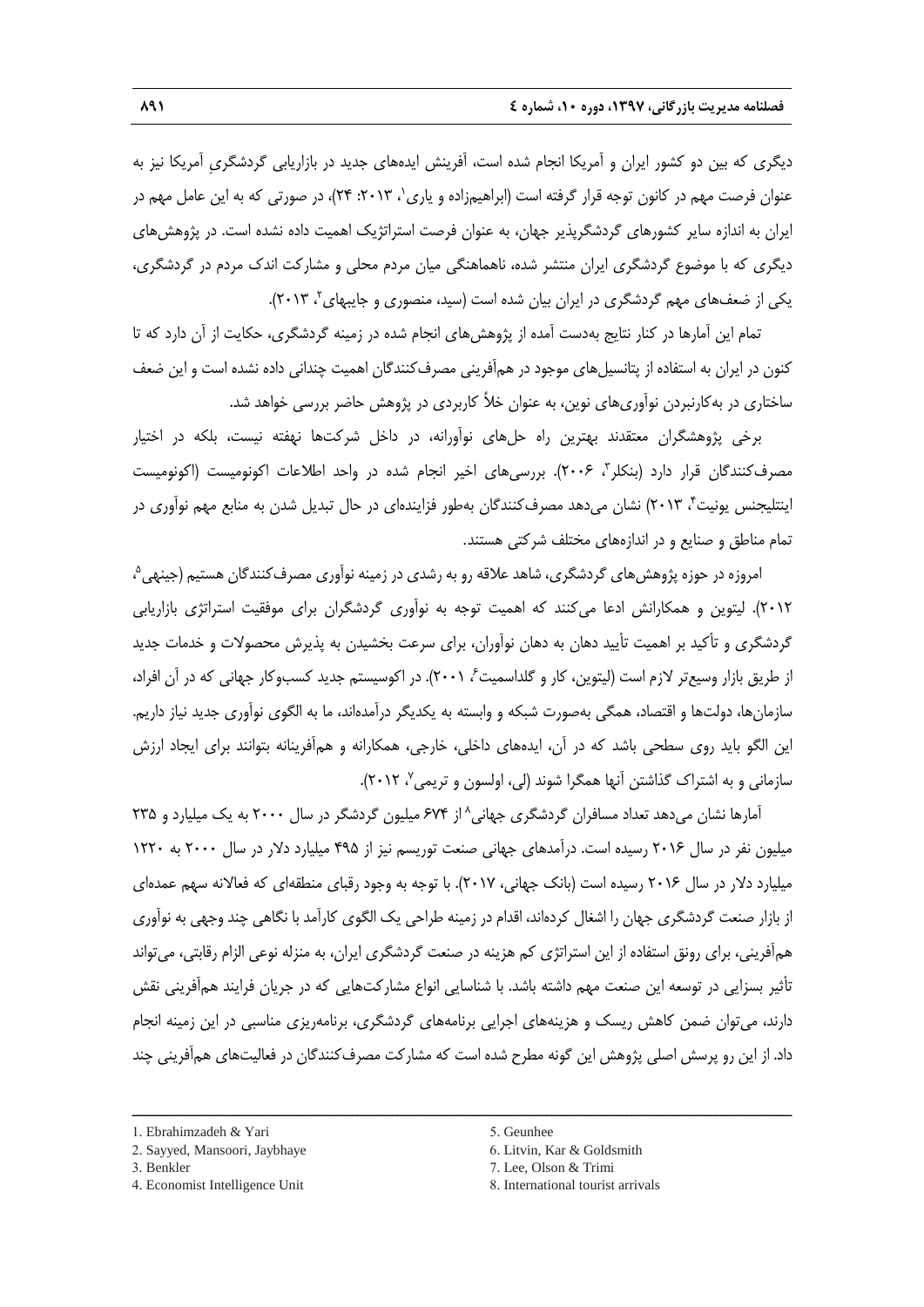نوع است و به لحاظ کاربردی چه نتایج و تأثیرات مثبتی برای صنعت گردشگری دارد؟ برای پاسخ به این پرسش، ضمن مرور ادبیات همآفرینی، تالش شده است الگوی مناسبی برای انواع مشارکت مصرفکنندگان در فعالیتهای همآفرینی طراحی شود.

## **پیشینه پژوهش**

توفلر ` (۱۹۸۰) استدلال میکند که مردم بهطور مستقیم در سفارشیسازی کالاها و خدماتی که مصرف میکنند، مشارکت دارند. به نظر او، جامعه معاصر در حال حرکت از تفکیک نابهجای تولید و مصرف به سوی موج سوم است و این یکپارچهسازی دوباره آنها برای ظهور مصرفکننده تولیدگر<sup>۲</sup> را نشان میدهد (توفلر، ۱۹۸۰؛ ریتز و جورگنسون<sup>۳</sup>، ۲۰۱۰؛ کومور<sup>۴</sup>، ۲۰۱۰). ریتزر<sup>ه</sup> (۲۰۰۹) معتقد است این انقلاب صنعتی بود که تا اندازهای تولید و مصرف را از هم جدا کرد، اما حتی در اوج انقلاب صنعتی، تولید و مصرف هرگز بهطور کامل از یکدیگر متمایز نبودهاند )ریتز، 2113(.

همآفرینی که با واژه مصرفکننده تولیدگر ارتباط مفهومی دارد، آفرینش مشترک ارزش توسط شرکت و مشتری تعریف می شود (پراهالاد و راماسوامی ً، ۲۰۰۴ الف) که به مفهوم کلیدی در آفرینش تجربه تبدیل شده است. با داشتن مصرفکنندگان نیرومند و فعال که در امور درگیرند، آفرینش تجربهها بهطور سنتی تحت تأثیر نوعی دگرگونی قرار گرفته است (پراهالاد و راماسوامی، ۲۰۰۴ الف). تا همین سال@ای اخیر، تجربههای گردشگری عمدتاً طراحی میشدند، آفریده میشدند و در معرض دید قرار میگرفتند و به عنوان اصول اقتصاد تجربی پیشنهاد میشدند (پاین و گیلمور<sup>۷</sup>، ۱۹۹۹). امروزه در فرایند در معرض دید قرار گرفتن و در اختیار گذاردن تجربهها، بهطور گستردهای تجدید نظر شده است، چرا که ماهیت کسبوکارگرا داشته و سطحی بودند و از طریق مدیریت فردی به اجرا درمیآمدند.

همآفرینی به جای شرکتها، از افراد به عنوان نقطه آغازین تجربه طرفداری میکند (بینکورست و دن دکر^، ۲۰۰۹). بنابراین، به رسمیت شناختن مصرفکننده و نیازهای او برای همآفرینی تجربهها و ارزش مشترک، به وظیفه ضروری برای شرکتها تبدیل شده است. تأکید بر تجربه در گردشگری و بازاریابی، نسبتاً جدید است (جنینگز و همکاران^، ۲۰۰۹). از دیدگاه بازاریابی، تجربه اتفاق شخصی است که با اهمیت احساسی باال تعریف میشود و از طریق مصرف محصوالت و خدمات بهدست می]ید (هولبروک و هیرشمن<sup>۰۰</sup>، ۱۹۸۲). در مفهوم گردشگری، «تجربهها» نشاندهنده ساختار پیچیده بوده و از تجربههای زندگی روزمره متمایز شمرده شدهاند (مککانل'`، ۱۹۷۳ ؛ چیکسنت میهایی<sup>۰۲</sup>، ۱۹۷۵ ؛ کوهن<sup>۱۳</sup>، ۱۹۷۹). در گردشگری وقتی تولید و مصرف به یکدیگر می پیوندند (اندرسن ۱٬ ۲۰۰۷)، این فعل و انفعالات به شکل گیری

تجربههای فردی گردشگری (موسبرگ<sup>۵</sup>٬ ۲۰۰۳) که در حال حاضر از آفرینش ارزش بهدست آمدهاند، منجر می *ش*ود (نوی

- 1. Toffler
- 2. Prosumer (Producer + Consumer)
- 3. Ritzer, Jurgenson
- 4. Comor
- 5. Ritzer
- 6. Prahalad & Ramaswamy
- 7. Pine & Gilmore
- 8. Binkhorst & Den Dekker
- 9. Jennings & et al.
- 10. Holbrook & Hirschman
- 11. MacCannell
- 12. Csikszentmihalyi
- 13. Cohen
- 14. Andersson
- 15. Mossberg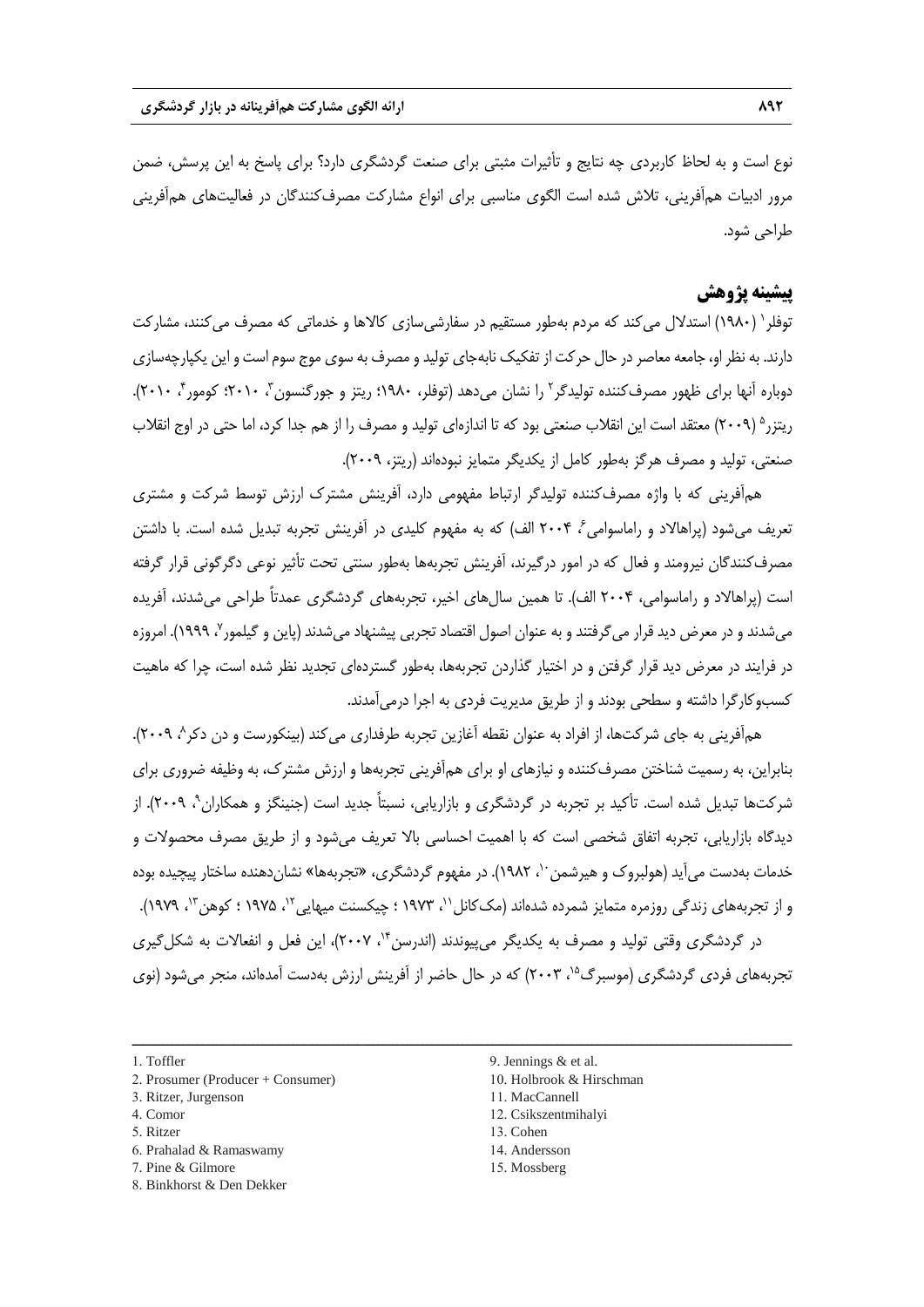هوفر، بوهالیس و لاکین`، ۲۰۱۴؛ دارمر و ساندبو`، ۲۰۰۸؛ کاتلر و کارمایکل'ّ، ۲۰۱۰؛ مورگان، لوگوسی و ریچی'ّ، ۲۰۱۰؛ کیم، ریچی و مککرمیک ؓ، ۲۰۱۱؛ تانگ و ریچی ؒ، ۲۰۱۱). برای تشخیص پتانسیل موجود در روشهای مشارکتی کاربرمحور، پژوهشهای مربوط به طراحی باید فراتر از روشهای مرسوم مانند گروههای کانونی و مصاحبههای مفهومی، تکامل یابند. مفاهیمی مانند همآفرینی و طراحی مشترک، آغازی برای روشن کردن کلید طراحی بهوسیله قرار دادن مداوم ابزارهای طراحی در دست کاربران نهایی هستند که مهمترین بخش این فرایند محسوب میشود. در حال حاضر همآفرینی بیشتر در مسیرهای نوظهوری مانند »نوآوری اجتماعی« پدیدار شده است، محتوا توسط کاربر تولید شده و طراحی بهصورت منبع باز انجام میشود و نمونههای واقعی از زندگی که بهطور حرفهای طراحی شدهاند و در حال شروع یادگیری برخی درسهای ارزشمند هستند، ارائه میشود (ساندرز و استاپرز<sup>۷</sup>، ۲۰۰۸).

طراحی مشترک را میتوان به عنوان یک همکاری، فرایند مداوم بهمنظور آوردن هر روزه مردم در کنار حرفهایهای طراحی برای پیدا کردن ایدههای جدید و بهتر برای زندگی روزمره تعریف کرد. بنابراین شرکتها یک نقش از پیش طراحی شده تعمدی را برای مردم عادی تعریف می کنند که در آن «سیستم عامل ها» (مانزینی^، ۲۰۰۷) یا «ابزارهای خوشگذرانی» )ساندرز، 2111( فعال میشود و به آنها قابلیت تعامل با یکدیگر در آفرینش مفاهیم جدید، طراحیهای مشترک و ساخت ً یدههای موجود و در حال تحول با خلاقیت انبوه را میدهد (لدبتر <sup>۹</sup>، ۲۰۰۸).

از آنجا که رقابت در حال افزایش و حاشیه سود رو به کاهش است، مدیران نمیتوانند اهداف خود را بر پایه مفاهیم سنتی مانند هزینهها، محصول و کیفیت فرایند، سرعت و اثربخشی بنا کنند. بهمنظور محافظت از دوره در حال تحول جدید، مدیران باید بهدنبال منابع جدید نوآوری و خلاقیت باشند (پراهالاد و راماسوامی ۱٬۰۴۰٬۰۰۰). در فرایند متعارف آفرینش ارزش، شرکتها و مصرفکنندگان نقشهای گسستهای در تولید و مصرف داشتند. محصوالت و خدمات دارای ارزش بودند و بازارها این ارزش را از طرف تولیدکننده به سوی مصرفکننده مبادله میکردند؛ اما در همآفرینی، این تفاوتها از بین میرود. همآفرینی «پویایی جدیدی را از طریق درگیر شدن مستقیم مشتریان در تولید یا توزیع ارزش، درون رابطه تولیدکننده با مشتری، می آفریند» (کمبل، فریزن و ساندارام``، ۱۹۹۹). مصرفکنندگان بهطور فزایندهای در هر دو مورد، یعنی هم تعریف ارزش و هم آفرینش ارزش درگیرند. همآفرینی تجربه مصرفکننده، پایه و اساس ارزش محسوب میشود. به بیان دیگر، بیشترین تغییر اساسی رخ داده، انتقال در نقش مصرفکننده است که از انزوا به سوی ارتباط، از بیخبری به سوی آگاهی و از انفعال به سوی فعالیت حرکت کرده است. تأثیر این مصرفکننده عصر جدید در محدوده دسترسی به اطالعات، دیدگاه جهانی، شبکه، تجربهگرایی و فعالیت، آشکار است (پراهالاد و راماسوامی، ۲۰۰۴ب).

گروه لگو با استفاده از اینترنت برای شناسایی و تجمع مشتاقترین مشتریان بهمنظور طراحی و فروش مؤثرتر کمک میگیرد (هاف<sup>۱۲</sup>، ۲۰۰۵). سیستم عامل لینوکس، یکی از محصولات همآفرینی شده است؛ زیرا یک نرمافزار منبع باز است

- 3. Cutler & Carmichael
- 4. Morgan, Lugosi & Ritchie
- 5. Kim, Ritchie & McCormick
- 7. Sanders, Stappers
- 8. Manzini
- 9. Leadbeater
- 10. Prahalad & Ramaswamy
- 11. Kambil, Friesen, & Sundaram
- 12. Hof

<sup>1.</sup> Neuhofer, Buhalis & Ladkin

<sup>2.</sup> Darmer & Sundbo

<sup>6.</sup> Tung & Ritchie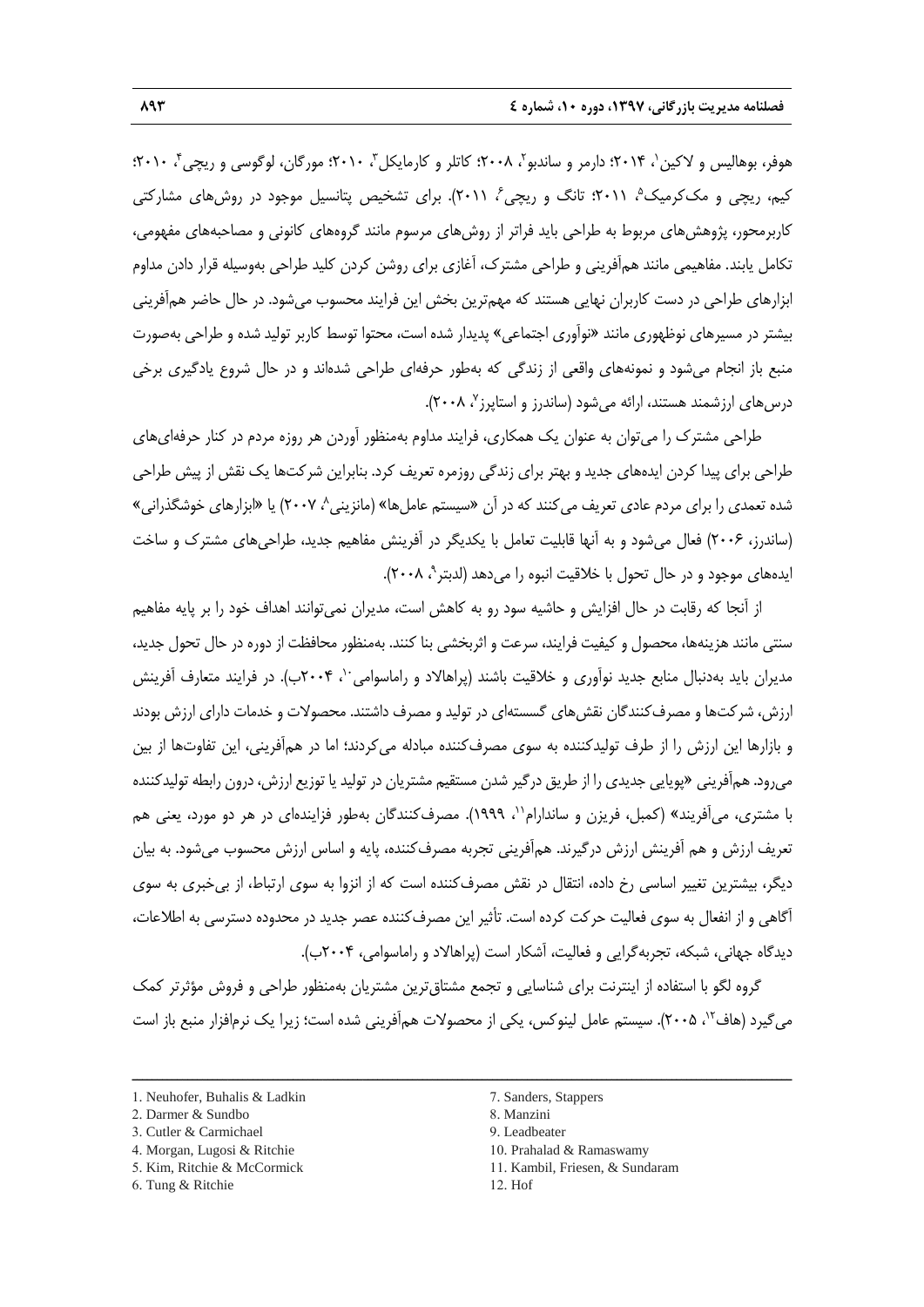و هزاران کاربر و برنامهنویس میتوانند ویژگیهای سیستم عامل آن را ارتقا دهند )کمبل و همکاران، 7333(. اسکایپ به مردم اجازه میدهد، تماسهای تلفنی با کیفیت بهتری را از طریق اینترنت برقرار کنند. هنگامی که کاربران، اسکایپ را روشن میکنند، بهطور خودکار قدرت اضافه کامپیوتر و اتصال به اینترنت خود را به شبکه اسکایپ قرض میدهند، تا از منابع جمعی برای مسیر تماس های کاربران دیگر استفاده کند. همه چیزی که اسکایپ نیاز دارد، تمایل کاربران به اشتراک گذاشتن است (هاف، ۲۰۰۵). ویکی پدیا دانشنامه رایگانی است که ۱/۵ میلیون ورودی متشکل از کارشناسان داوطلب با ۱۵ زبان در سراسر جهان دارد و ۵ میلیون نفر هر ماه از آن بازدید میکنند (هاف، ۲۰۰۵). ایی بی' برای رابط کاربرپسند در بازاری که مردم فهرست خود را مینویسند، فضاهای فنی را فراهم میکند؛ سپس فرایند مبادله را تکمیل کرده و میتواند هر کسی را بر اساس قابلیت اطمینان خودش به عنوان یک فروشنده، برآورد کند.

در ادبیات موجود مرتبط با همآفرینی، پژوهشگرها با کمبود تعریف، تفاوت سبکها و انواع همآفرینی که شرکتها خیراً بهدنبال آن هستند، روبهرو شدهاند (پلویم۲۰۱۰ ۰٫ لاور۲ با هدف کمک به شرکتها برای تعیین سبک مناسب در زمینه کاری مختص هر شرکت، هشت سبک مختلف، شامل نهاییسازی محصول )تکمیل تولید(؛ طراحی و توسعه محصول جدید (کاربران رهبر)؛ سازگاری محصول موجود (بازخورد مشتری)؛ سفارشیسازی در سطح انبوه؛ گشودهسازی افکار ایدهپرداز جامعه و طراحی و توسعه محصول؛ طراحی خدمات جدید؛ سازگاری خدمات و بازاریابی بهنگام؛ ارزش تجربههای شخصی شده و همآفرینی دانش را برای همآفرینی مشتری با شرکت پیشنهاد میدهد (لاور، ۲۰۰۶).

طبقهبندی دیگری از مفهوم همآفرینی توسط استراتژی پترـ فرانتیر )2113( صورت گرفته است. این شرکت مشاور بر پایه دو بعد اصلی، چهار نوع همآفرینی را مشخص میکند. گشودگی و میزان مالکیت ابعاد اول و دوم هستند و تیم متخصصها، انبوه مردم، ائتلاف طرفین (شرکتها) و جامعه هماندیشان، چهار نوع اصلی همآفرینی را تشکیل میدهند (پتر۴، ۲۰۰۹: ۲؛ پلویم، ۲۰۱۰: ۱۴). با توجه به غنای بیشتر الگوی یاد شده نسبت به الگوهای دیگر همآفرینی و ارتباط مفهومی نزدیکتر این دو الگو با موضوع پژوهش حاضر، در بخش روششناسی با استفاده از ترکیب این الگوها )الگوی نخست برای آزمون و الگوی دوم به عنوان الگوی محور( پرسشهای مصاحبه طراحی شدهاند.

# **روششناسی پژوهش**

با توجه به نو بودن پژوهش همآفرینی و ناشناخته بودن عوامل و مسائل مربوط به آن، پژوهش حاضر از جنبه روش، پژوهش کیفی و از نظر هدف، پژوهش بنیادی است. برای استخراج تئوری از دل دادهها، از روش نظریه زمینهای یا گراندد تئوری، استفاده شده است. دلیل استفاده از روش یاده شده این است که در نظریه گراندد تئوری به میزان زیادی از روشهای مشابه تحلیل تم برای کدگذاری دادهها استفاده میشود، اما تحلیل تم به اصول نظریه گراندد تئوری که مستلزم تحلیل برای رسیدن به نظریه است، پایبند نیست. در نظریه گراندد تئوری، تحلیل از منبع داده شروع میشود و تا رسیدن به اشباع نظری ادامه مییابد؛ ولی در تحلیل تم تمام منابع داده بررسی شده و مضامین همه دادهها، تحلیل و تفسیر میشود )براون  $(5.32, 7.7)$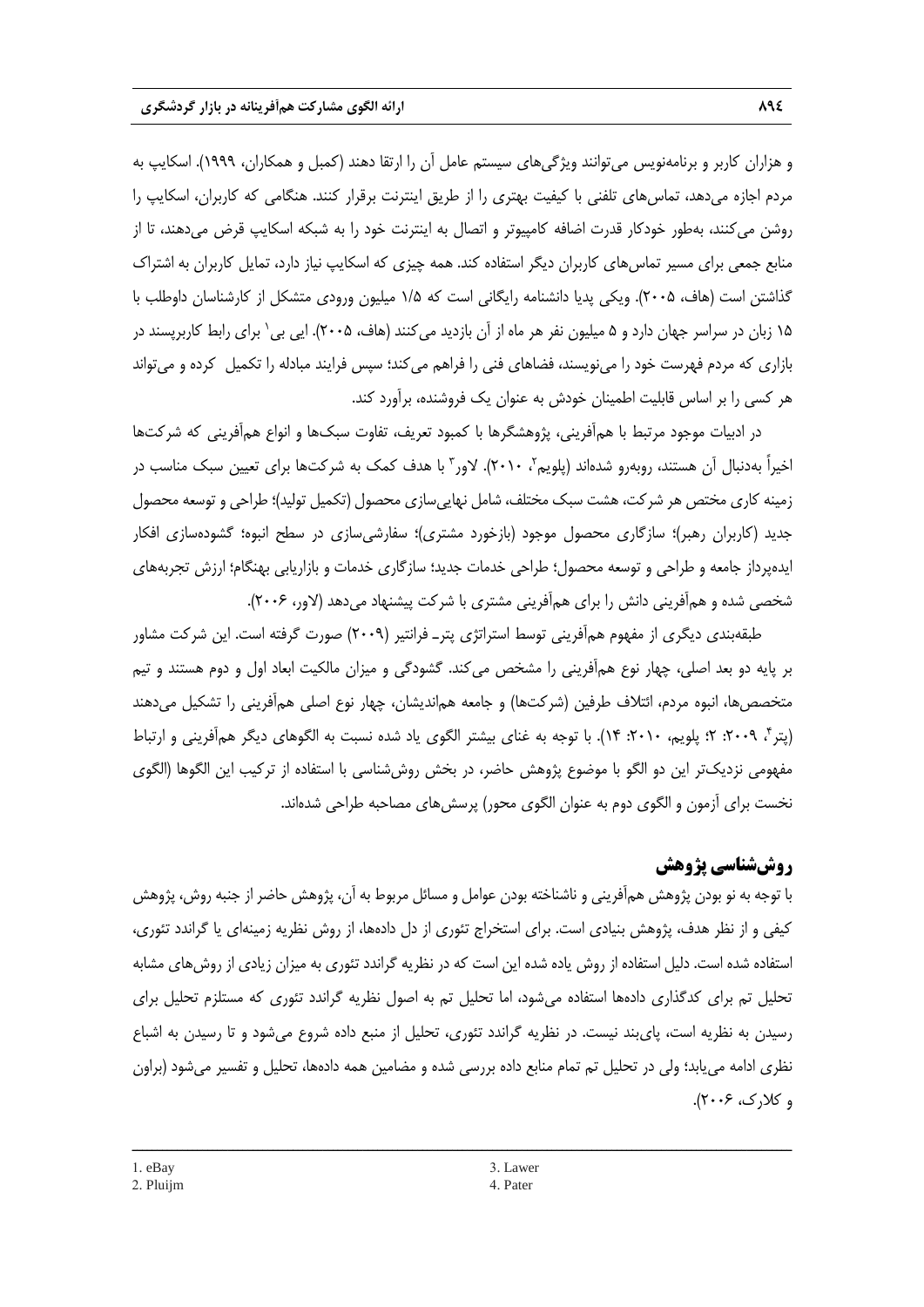برای اجرای این روش در گام نخست، الگوسازی انواع منتخب مشارکتها در فعالیتهای همآفرینی از طریق ترکیب دو الگو منتخب که در پایان بخش پیشینه پژوهش توضیح داده شد، انجام شده است. برای این منظور از بین چندین الگو، الگوی سبکهای چهارگانه همآفرینی فرانتیر بهدلیل اهمیت بیشتر به عنوان الگوی محور و الگوی سبکهای هشتگانه همآفرینی الور به عنوان الگوی آزمون در نظر گرفته شده است؛ سپس 71 پرسش برآمده از الگوی محور و الگوی آزمون طراحی شد. برای گردآوری اطالعات از مصاحبه نیمهساختار یافته عمیق، مشاهده و مطالعههای اسنادی استفاده شده است. مصاحبهها در دو منطقه گردشگری ایران و اروپا با دو گروه گردشگران و متخصصان انجام شده است.

در این پژوهش از منابع متعددی برای جمعآوری دادهها استفاده شده است. برای گردآوری دادهها بهمنظور تکمیل مبانی نظری، از منابع کتابخانهای و اینترنتی شامل کتابها، مقالهها و مطالعات موردی استفاده شده و برای تعیین شاخصهای مطلوب، از مصاحبه و دریافت دیدگاه گردشگران و خبرگان گردشگری بهره برده شده است. طول مدت هر مصاحبه هشت ساعت بود و در مجموع برای مصاحبهها، پیادهسازی و تحلیل دادهها و نتیجههای هر یک از مصاحبهها، 91 روز زمان صرف شد. خبرگان صنعت گردشگری و گردشگران بازدیدکننده از تورهای گردشگری در دو منطقه گردشگرپذیر ایران و اروپا به عنوان پاسخدهندگان مصاحبهها برگزیده شدند. در مجموع هشت پاسخدهنده از طریق نمونهگیری غیرتصادفی تئوریک انتخاب شد و این مصاحبهها هشت ماه به طول انجامید (متن کامل مصاحبهها موجود است). برای اعتبارسنجی پرسشهای مصاحبه، فرایند پژوهش به تأیید سه متخصص رسید، سپس کدگذاری مشابهی توسط دو کدگذار دیگر روی چند نمونه مصاحبه انجام گرفت. انتخاب این افراد مشروط به داشتن دو شرط اصلی، سفر به شهرها و کشورهای متعدد و تجربه استفاده از خدمات تور و هتل بود. در هر منطقه چهار نفر از بین چندین گردشگر و خبره گردشگری که از بیشترین شرایط اشاره شده برخوردار بودند، برگزیده شدند. مصاحبهها بهصورت نیمهساختار یافته و عمیق انجام گرفت که بالفاصله پس از هر مصاحبه، حقایق و ادراک شخصی پژوهشگر ثبت و بررسی شد. در ادامه، گزارشهای تهیه شده از مصاحبهها پس از بررسی دقیق در اختیار مصاحبهشوندهها قرار گرفت و هنگامی که دقت مصاحبهها تأیید شد، دادهها برای تجزیه و تحلیل استفاده شدند. در این روش پس از جمعآوری دادهها، برای تحلیل دادهها و تئوریسازی، مصاحبهها به کمک نسخه 71 نرمافزار MAXQDA کدگذاری باز، محوری و گزینشی شدند، سپس مفاهیم و مقولهها پدیدار شده و به یکدیگر متصل گردیدند.

همانطور که در جدول 7 مشاهده میشود با دستکاری الگوی آزمون به چهار عنصر اصلی دست یافته و از آن طریق 71 پرسش از ترکیب دو الگوی محور و آزمون پدید آمد.

| حامعه     | ائتلاف | انبوه | تیم     | الگوی محور                                                             |
|-----------|--------|-------|---------|------------------------------------------------------------------------|
| همانديشان | طرفين  | مردم  | متخصصان | الگوى أزمون                                                            |
| ۱۳        |        |       |         | گشودهسازی افکار ایدهپرداز جامعه و طراحی و نهاییسازی محصول و خدمات جدید |
|           |        |       |         | (كاربران رهبر)                                                         |
| ۱۴        |        |       |         | سازگاری محصول و خدمات موجود (بازخورد مشتری) و بازاریابی بهنگام         |
| ۱۵        |        |       |         | سفارشی سازی در سطح انبوه                                               |
| ۱۶        |        |       |         | ارزش تجربههای شخصی شده و همآفرینی دانش                                 |

**جدول .8 ترکيب الگوها و طراحي پرسشهای مصاحبه**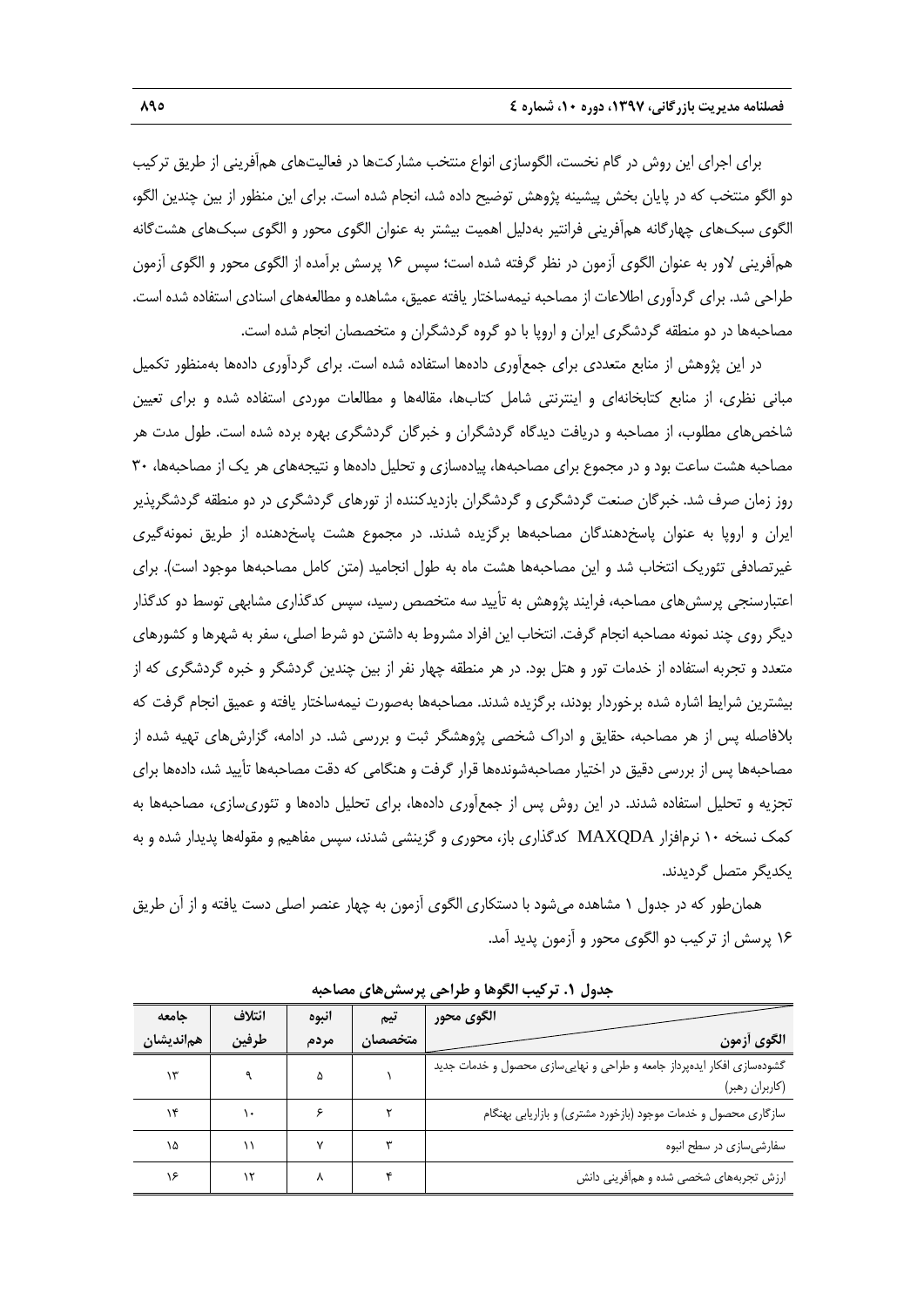الگوی آزمون دربرگیرنده هشت متغیر اصلی بود که بهدلیل تشابه مفهومی، برخی متغیرها دو به دو ادغام شدند و به چهار متغیر در مقابل چهار متغیر الگوی محور تبدیل شدند. اعداد درون جدول نشاندهنده شماره پرسش طراحی شده بر مبنای متغیرهای مربوطه در الگوهای محور و آزمون است.

## **یافتههای پژوهش**

نتایج مشاهده و مطالعههای اسنادی و بررسی مصاحبههای نیمهساختار یافته عمیق، تولید دادههای تجربی بود که به پیدایش تعدادی کد و مقولههای استخراج شده از آنها انجامید. پس از انجام کدگذاری، تعدادی مقوله مشخص شد که با استفاده از روش نظر مصاحبهشوندگان و بر مبنای ادبیات و پرسش پژوهش، مقولهها دستهبندی شدند. شکل 7 مقولههای مشارکت گردشگران در فعالیتهای همآفرینی را نشان میدهد که در نتیجه استخراج و کدگذاری مصاحبهها بهدست آمده است.



**شکل .8 مقولههای مشارکت گردشگران در فعاليتهای همآفريني**

از طریق این روش دستهبندی مقولهها (شکل بالا)، به دو نوع مشارکت مصرفکنندگان شامل مشارکت آشکار و مشارکت پنهان (از دیدگاه مصرفکننده) و دو هدف مشارکت برای گردشگر (از دیدگاه شرکت) دست می یابیم که انواع مشارکت مصرفکنندگان در فعالیتهای همآفرینی گردشگری در قالب چهار نوع مشارکت شامل مشارکت آشکارـ آفرینش، مشارکت آشکارـ بهاشتراکگذاری، مشارکت پنهان ـ آفرینش و مشارکت پنهان ـ بهاشتراکگذاری طبقهبندی میشوند.

الگوهایی که در هر دو منطقه ایران و اروپا مشاهده کردیم، به ما اجازه دادند انواع مشارکت در فعالیتهای همآفرینی را از دیدگاه افراد درگیر شامل گردشگران و خبرگان گردشگری، مشخص کنیم. حاصل تجزیه و تحلیل مصاحبهها، استخراج تعدادی مقوله بود که برخی از دل دو کد اصلی بیرون آمدند و برخی دو کد اصلی دیگر را بهوجود آوردند. هر یک از این مقولهها تعدادی زیرمقوله را دربرداشت که در ادامه به آنها اشاره خواهد شد.

برای تعیین انواع مشارکت در فعالیتهای همآفرینی، چهار کد اصلی به نام (انواع) مشارکت ۱ تا ۴ نامگذاری شد. ابتدا این کدها در نتیجه مصاحبه با دو گروه گردشگران و خبرگان گردشگری در دو منطقه ایران و اروپا بهدست آمدند.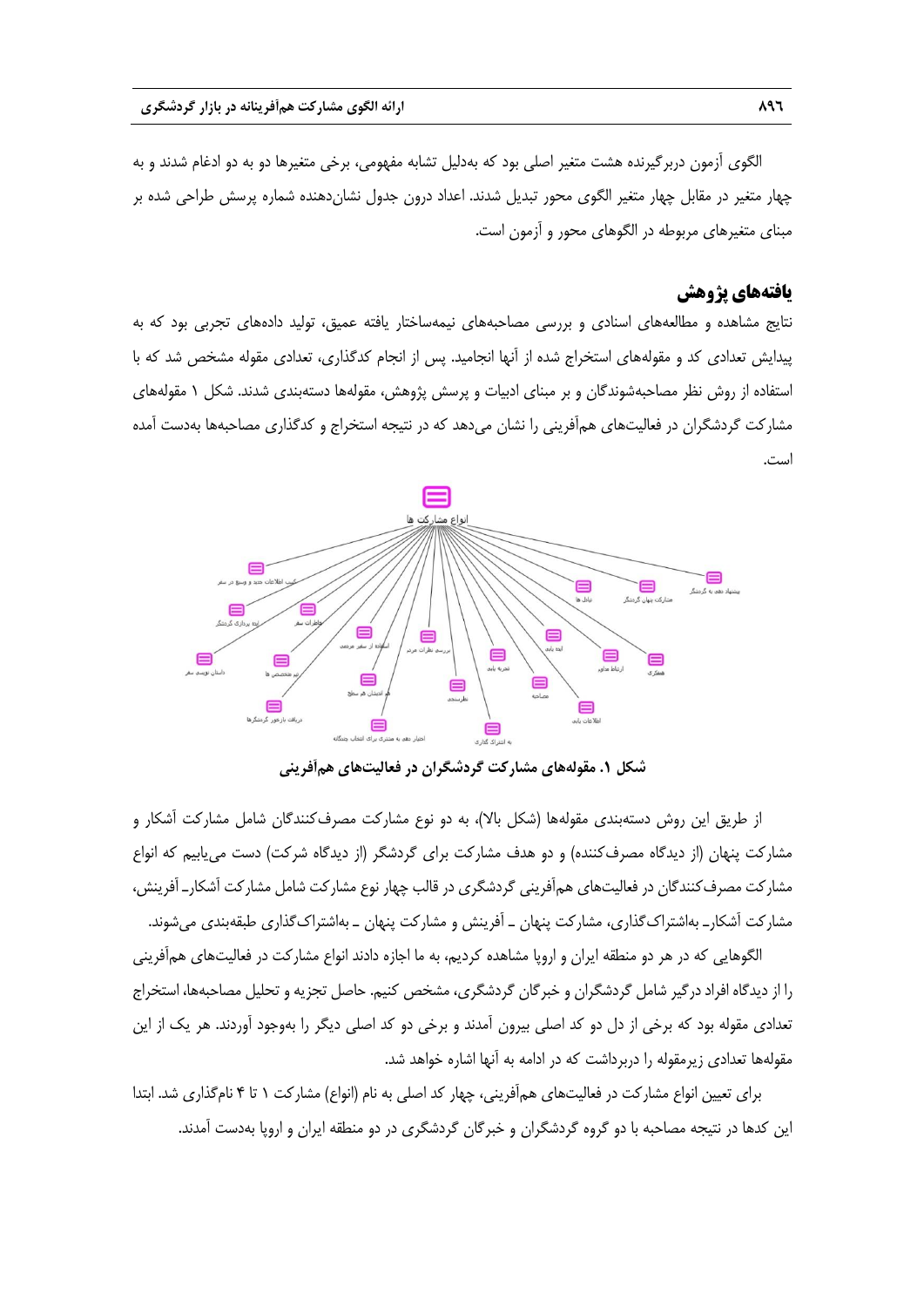

**شکل .8 انواع مشارکت گردشگران در فعاليتهای همآفريني**

## **مشارکت :1 آفرینش آشکار**

مصاحبهشوندگان در هر دو منطقه، در خصوص آفرینش آشکار و فرایندهای آن اظهار نظر کردند، سپس با استفاده از فرایند گام به گام کدگذاری، مقولهها و زیرمقولههایی ایجاد کردیم. برای مشارکت آفرینش آشکار، تعدادی مقوله با ویژگی افزایش همآفرینی در گردشگرها بهدست آمد که به برخی از آنها اشاره میشود:

**مقوله -8 ايدهيابي:** برای مثال در خصوص منطقه ایران یکی از گردشگران بیان کرد، وقتی به مدیران شرکتهای گردشگری اعتراض میکنیم، آنها معموالً فقط بهدنبال آرام کردن گردشگر هستند، به اعتراضها از دیدگاه ایده منفی که قابلیت توجه و رفع اشکال دارد، نگاه نمیکنند و معموالً ایدههای مثبتی که از سوی گردشگر پیشنهاد میشود را اجرا میکنند. برای مثال وقتی گردشگر فرم نظرسنجی را تکمیل میکند، معموالً ایدههای مثبت خود را ارائه میدهد؛ در صورتی که وقتی گردشگر ابراز نارضایتی میکند، در عمل یک ایده را بیان میکند. این گردشگر معتقد است که یکی از راههای افزایش همآفرینی، بررسی اعتراضهای گردشگر است.

**مقوله -8 همانديشان هم سطح:** برای مثال، در منطقه اروپا یکی از متخصصان گردشگری گفت، شرکتهای گردشگری میتوانند اطالعات تک تک مشتریان شرکتهایی که با آنها هم فکرند را با هم مقایسه کنند و این کار زمانی میسر است که شرکتهای هماندیش، بسیار هم سطح باشند؛ در این غیر صورت، تبادل گردشگر و مشتری انجام دهند.

## **مشارکت :2 بهاشتراکگذاری آشکار**

برای مشارکت دوم، یعنی بهاشتراکگذاری آشکار، تعدادی مقوله بهدست آمد که در زیر به برخی از آنها اشاره میشود. این کد و مقولهها نشاندهنده مشارکت گردشگرانی است که عالقه دارند بهصورت آشکار دانش یا تجربههای خود را با شرکتها به اشتراک بگذارند و از این طریق در فعالیتهای همآفرینی مشارکت کنند.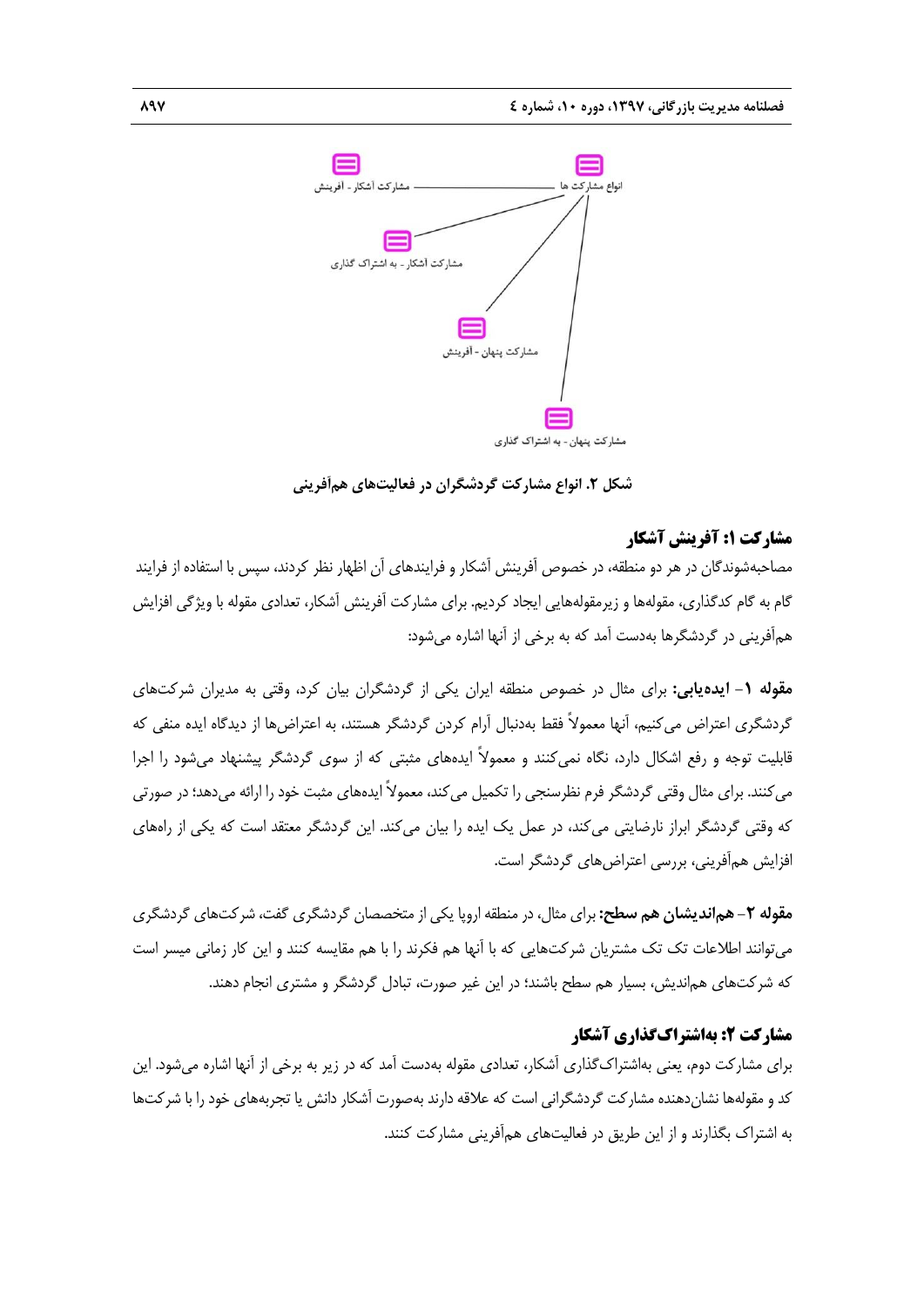**مقوله -9 مصاحبه:** برای مثال، در منطقه اروپا یکی از گردشگران گفت، زمان مصاحبه با گردشگر مهم است و بهتر است زمان این مصاحبه در طول مسیر گردش یا بازگشت از سفر باشد. این گردشگر اضافه کرد که بهتر است پرسشها از طریق ایمیل از گردشگرها پرسیده شوند و به این نکته اشاره کرد که بهتر است بازخور گردشگرها با استفاده از پرسشنامهای با پرسشهای کوتاه دریافت شود و البته این مصاحبهها بهوسیله تیمی از کارشناسهای گردشگری و رو در رو با گردشگرها انجام گیرد.

**مقوله -4 تبادلها:** بهطور مثال، در منطقه اروپا یک متخصص گردشگری معتقد است که برای انجام همآفرینی، شرکتهای گردشگری میتوانند ترتیبی دهند تا مشتریان هر هتل یا تور طی سفر بهصورت تبادلی به هتلها و تورهای دیگر هم بروند. برای نمونه، گردشگران یک هتل بتوانند از رستوران هتل دیگر استفاده کنند. شرکتها میتوانند از طریق تبادل امکانات با یکدیگر همکاری کنند، تواناییهایشان را در اختیار شرکتهای دیگر قرار دهند یا با صداقت تبادل اطلاعات انجام دهند.

## **مشارکت :3 آفرینش پنهان**

کد سوم مشارکت، آفرینش پنهان است. کد و مقولههای این نوع مشارکت، نشاندهنده گردشگرانی است که برای آفرینش تجربهها و دانش پنهان با شرکتها همآفرینی میکنند. مقولههایی که از تحلیل دادههای این نوع مشارکت استخراج شدند عبارتاند از:

**مقوله -8 برنامههای فرهنگي:** در منطقه ایران یکی از گردشگران معتقد است برای افزایش همآفرینی در گردشگرها، شرکتهای گردشگری میتوانند گردشگری و گشتهای فرهنگی را افزایش دهند. در واقع شرکتهای گردشگری زمانی میتوانند برای افزایش آفرینش پنهان در گردشگران موفق باشند که بتوانند از جنبه فرهنگی بر آنها تأثیرگذار باشند. شرکتهای گردشگری میتوانند مسابقات فرهنگی ترتیب دهند و برای نمونه موضوع مسابقه را ثبت مکانهای دیدنی شهرهای بازدیدشده گردشگران در نظر بگیرند.

**مقوله -8 برنامههای نامحسوس:** در منطقه ایران یک متخصص گردشگری معتقد است، یکی از راهکارهایی که موجب افزایش مشارکت پنهان میان گردشگران میشود، بررسی پنهان رفتار مصرفی گردشگر است. او میگوید بهتر است شرکتهای گردشگری قسمتی را برای ثبت عالقهها و عادتهای مصرفی گردشگر در نظر بگیرند و بهطور نامحسوس اطالعات مربوط به عادتها و خواستههای مشتریان را ثبت کنند.

## **مشارکت :4 بهاشتراکگذاری پنهان**

کد چهارم مشارکت از طریق بهاشتراکگذاری پنهان را نشان میدهد. کد چهارم و مقولههای آن، نشاندهنده بهاشتراکگذاری دانش و تجربههای گردشگرانی است که بهصورت پنهان با شرکتها همآفرینی میکنند. برخی مقولههایی که از تحلیل دادههای این نوع مشارکت استخراج شدند، عبارتاند از: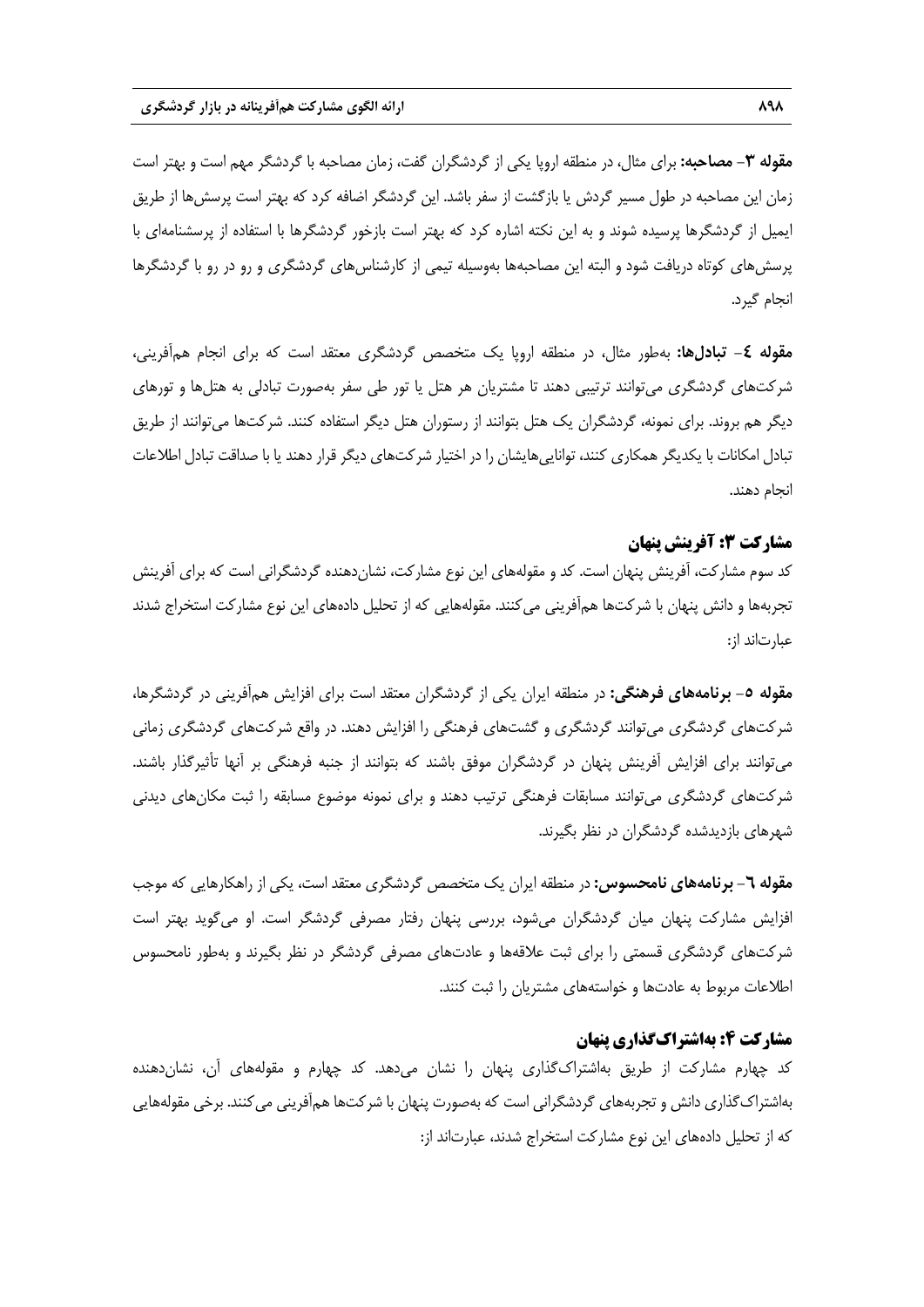**مقوله -1 برنامههای تصويری:** در منطقه ایران یک متخصص گردشگری معتقد است که شرکتها میتوانند در جریان سفر، تور عکاسی برگزار کنند و به گردشگران بگویند، بهترین عکس گرفته شده از ویژگیهای شرکت یا خدمات ارائه شده، برنده جایزه میشود.

**مقوله -0 بهاشتراکگذاری:** بهطور مشابه در منطقه اروپا یکی از گردشگران گفت، شرکتهای گردشگری میتوانند از طریق شبکههای اجتماعی مانند اینستاگرام یا توییتر، داستانها و تجربههای گردشگران را به اشتراک بگذارند. این اشتراکگذاری میتواند بارها دیده شود و همه مردم از این تجربهها استفاده کنند.

# **1 الگوی استنتاجی همآفرینی**

تجزیه و تحلیل دادهها در نهایت به طراحی الگوی جدیدی بر مبنای مقولههای بهدست آمده منجر شد. همانطور که در شکل ۳ مشاهده میشود، الگوی چهارخانهای<sup>۲</sup> مشارکت مصرف کنندگان در فعالیتهای همآفرینی گردشگری، شامل چهار نوع مشارکت اَفرینش اَشکار ّ، بهاشتراکگذاری اَشکار ٔ، اَفرینش پنهان<sup>۵</sup> و بهاشتراکگذاری پنهان ٔ بهدست اَمد.



# **شکل .9 الگوی مشارکت مصرفکنندگان در فعاليتهای همآفريني گردشگری**

این الگو از دو بعد هدف و انواع مشارکت گردشگر تشکیل شده است. بعد عمودی آفرینش و بهاشتراکگذاری تجربهها یا دانش را نشان میدهد. بعد افقی مشارکت آشکار و پنهان را به نمایش گذاشته است. مربع نخست تلفیق آفرینش بهصورت

ــــــــــــــــــــــــــــــــــــــــــــــــــــــــــــــــــــــــــــــــــــــــــــــــــــــــــــــــــــــــــــــــــــ

2. Four Square Model

<sup>1.</sup> An inductive model of Co-Creation

<sup>3.</sup> Explicit Creation

<sup>4.</sup> Explicit Sharing

<sup>5.</sup> Tacit Creation

<sup>6.</sup> Tacit Sharing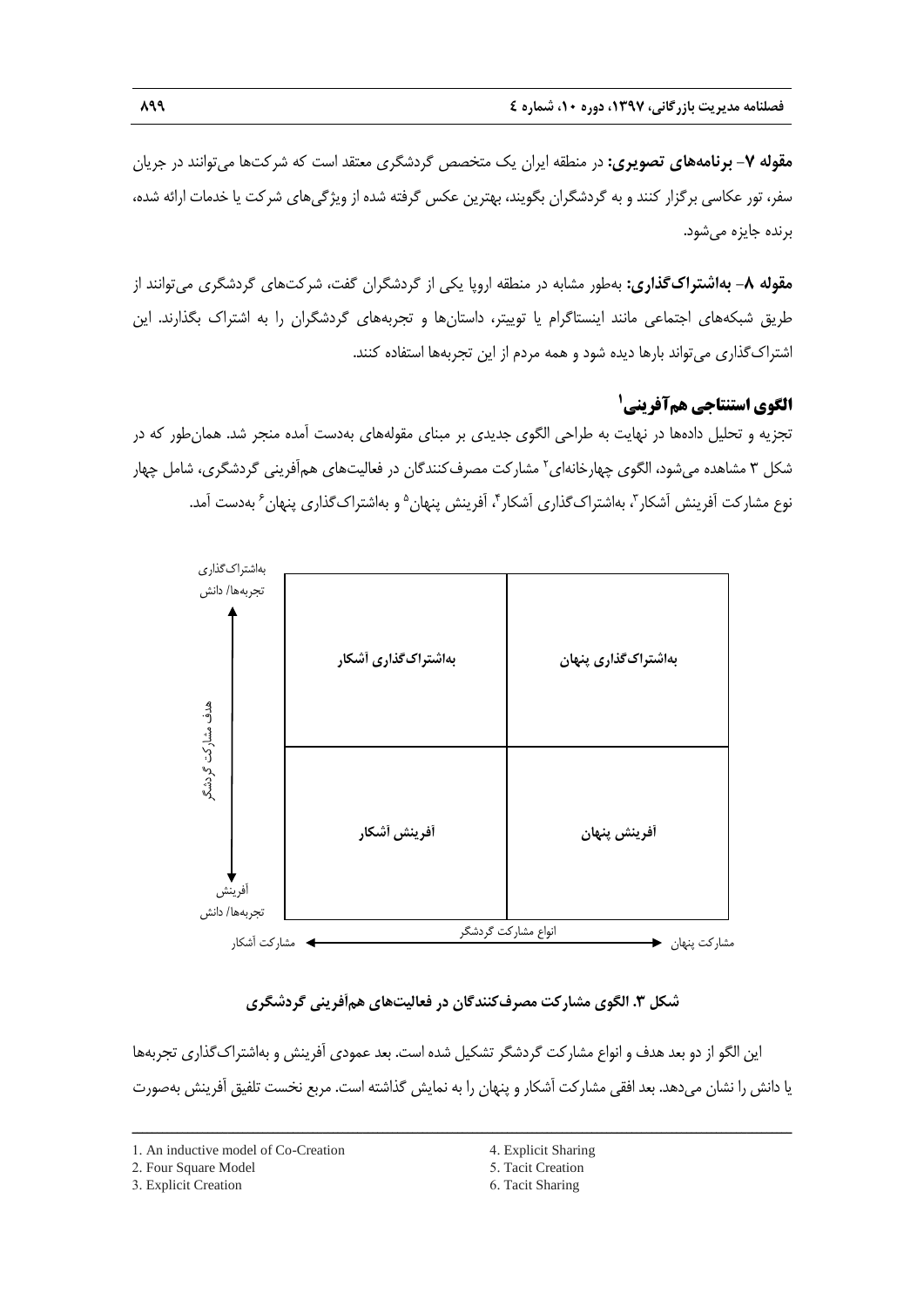آشکار بوده و مربع دوم شامل بهاشتراکگذاری آشکار است و به همین ترتیب مربعهای سوم و چهارم آفرینش و بهاشتراکگذاری پنهان را نشان میدهند.

## **نتیجهگیری و پیشنهادها**

نتایج این پژوهش نشان میدهد گردشگرها از طریق چهار نوع مشارکت میتوانند در فعالیتهای همآفرینی سازمانها و شرکتهای خدمات گردشگری مشارکت داشته باشند. عناصر تشکیلدهنده مشارکتهای همآفرینی امکان مشارکت مصرفکننده را در جریان تولید محصول گردشگری ایجاد میکنند.

مشارکت نوع نخست، آفرینش آشکار است که از تلفیق دو بعد آفرینش و آشکار بودن ساخته شده است. در این مشارکت هدف از جلب مشارکت گردشگر، آفرینش تجربهها یا دانش است. شرکتهای گردشگری برای آفرینش تجربهها یا دانش، به جلب مشارکت آشکار گردشگران مصرفکننده اقدام میکنند. در این نوع مشارکت، گردشگر میداند در برنامه آفرینش دانش یا تجربه مشارکت کرده است. از جمله عناصر این مشارکت، ایدهیابی و هم اندیشان هم سطح است. برای مثال، مدیر یک هتل میتواند بین گردشگران هتل حضور فعال داشته و رضایت یا نارضایتی هر گردشگر را یک ایده تلقی کند. از این طریق بهطور مستقیم یا غیر مستقیم موجب آفرینش ایدههای بکر و بدون هزینه میشود. مقایسه اطالعات مشتریان بین شرکتهای هم سطح و هم فکر نیز، موجب آفرینش آشکار ایدهها میشود.

مشارکت نوع دوم بهاشتراکگذاری آشکار است. این مشارکت تلفیق دو بعد بهاشتراکگذاری و آشکار بودن است که شرکتهای گردشگری برای بهاشتراکگذاری تجربهها یا دانش به جلب مشارکت آشکار گردشگران اقدام میکنند. در این نوع مشارکت نیز گردشگر میداند در برنامه بهاشتراکگذاری دانش یا تجربه مشارکت کرده است. مصاحبه و تبادل برخی از عناصر این نوع مشارکت هستند. برای مثال، مدیر تور گردشگری میتواند طی مسیر گردش یا بازگشت از سفر با گردشگران مصاحبه کند. مدیران ارشد مجموعههای گردشگری از طریق مصاحبه رو در رو، پرسشنامه یا ایمیل، بهطور آشکار موجب بهاشتراکگذاری دانش یا تجربههای گردشگران میشوند. همچنین مدیر میتواند بهگونهای برنامهریزی کند که گردشگران یک هتل بتوانند از امکانات هتل دیگری استفاده کنند. همکاری و تبادل امکانات میان شرکتها موجب میشود بهاشتراکگذاری دانش یا تجربههای گردشگر افزایش یابد.

مشارکت نوع سوم آفرینش پنهان نام دارد و از تلفیق دو بعد آفرینش و پنهان بودن ساخته شده است. شرکتهای گردشگری برای آفرینش تجربهها یا دانش، بهصورت پنهانی به جلب مشارکت گردشگران اقدام میکنند. در این نوع مشارکت، گردشگر نمیداند در برنامه آفرینش دانش یا تجربه مشارکت کرده است. برخی عناصر تشکیلدهنده این نوع مشارکت، برنامههای فرهنگی و برنامههای نامحسوس است. برای مثال، اگر شرکتهای گردشگری بتوانند بر گردشگران تأثیر فرهنگی بگذارند، از این طریق میتوانند آفرینش پنهانی دانش یا تجربهها را افزایش دهند. برگزاری مسابقههای فرهنگی مانند مسابقه ثبت مکانهای دیدنی از آن جمله است. بررسی پنهانی رفتار مصرفی و ثبت نامحسوس اطالعات مربوط به عالقهها و عادتهای گردشگر نیز از آن جمله محسوب میشود.

مشارکت نوع چهارم بهاشتراکگذاری پنهان است و شامل دو بعد بهاشتراکگذاری و پنهان بودن میشود. در این نوع مشارکت، شرکتها برای بهاشتراکگذاری تجربهها یا دانش، بهطور پنهانی مشارکت گردشگران را جلب میکنند، یعنی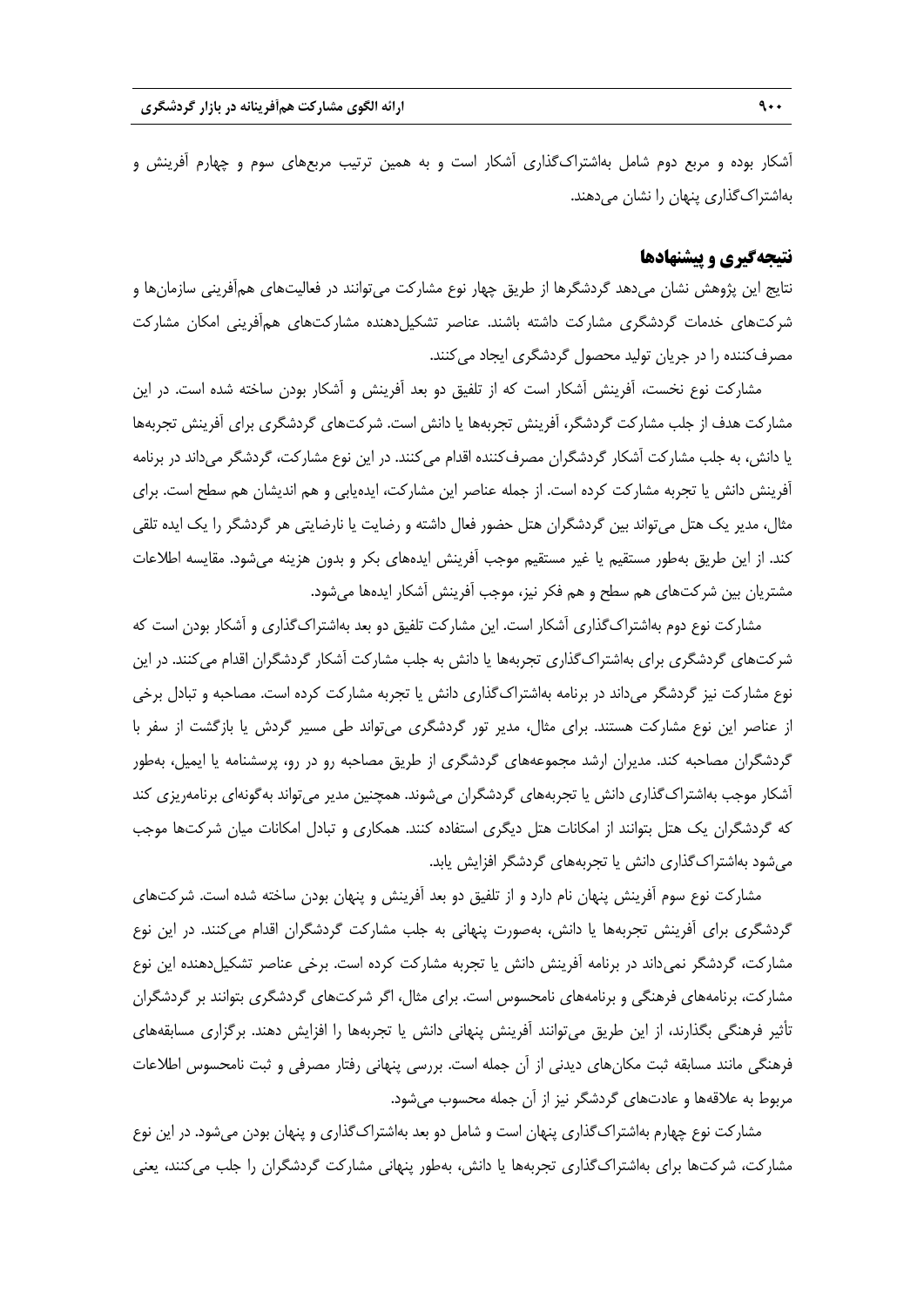گردشگر نمیداند در برنامه بهاشتراکگذاری دانش یا تجربه مشارکت کرده است. برخی از عناصر مشارکت نوع چهارم، برنامههای تصویری و بهاشتراکگذاری است. برای مثال، مدیر شرکت گردشگری میتواند به برگزاری تور عکاسی با موضوع ویژگیهای شرکت یا مقصد گردشگری یا خدمات ارائه شده اقدام کند و موجب بهاشتراکگذاری دانش یا تجربه غیرمستقیم گردشگر شود. همچنین ایجاد محیطی در شبکه اجتماعی و تشویق گردشگر برای بهاشتراکگذاری تجربه خویش با مردم نیز شامل این نوع مشارکت میشود. از این طریق گردشگر به جایزه مسابقه یا لذتهای آن دست مییابد و شرکت به هدف بهاشتراکگذاری دانش یا تجربه میرسد.

الگوی همآفرینی ارزش مصرف کننده (نامیبیسان و نامیبیسان`، ۲۰۰۹) به ماهیت رهبری و عملکرد دانش چهار الگوی همآفرینی میپردازد؛ الگوی سبکهای هشتگانه همآفرینی لاور (لاور، ۲۰۰۶)، استراتژیهای اجرای همآفرینی را معرفی میکند و الگوی استراتژی چهارگانه همأفرینی فرانتیر (پتر، ۲۰۰۹؛ پلویم، ۲۰۱۰؛ والنز<sup>۲</sup>، ۲۰۱۱) به میزان روابط و دخالت مشارکتکنندگان در همآفرینی اشاره میکند. مزیت الگوی استنتاجی این پژوهش نسبت به سه الگو یاد شده این است که در آن به ابعاد جدیدی به نام انواع مشارکت همآفرینانه شامل آشکار و پنهان پرداخته شده است. در حقیقت چگونگی اجرای استراتژیهای موجود در سه الگوی یادشده، به وجود انواع مشارکت مصرفکننده در فعالیتهای همآفرینی نیاز دارد.

در شرکتهای گردشگری برای پیادهسازی مشارکت آشکار، هدف از مشارکت مصرفکننده در همآفرینی واضح و روشن بیان میشود و با این روش، گردشگر بهطور دقیق از نقش خودش و شرکت در این فرایند آگاهی دارد و به همین دلیل میتواند پاسخهای بزرگنمایی شده، سوگیرانه یا نامنطبق با ذهنیت اصلی خود را ارائه دهد. اما برای پیادهسازی مشارکت پنهان، در شرکتها طوری برنامهریزی میشود که مصرفکننده در محیط واقعی و بدون آگاهی از هدف اصلی شرکت، پاسخهای کمابیش واقعی و بکر ارائه دهد.

کاربرد مشارکت آشکار و پنهان برای شرکتها، دریافت ایدههای خالقانه و بکر برای توسعه و اعمال تغییر در بخشهایی است که دارای ضعف هستند. در مشارکت آشکار، گردشگر در سفرهای بعدی بهدنبال تغییراتی است که ایده آن را انتقال داده است و اگر آنها را مشاهده کند، وفاداری بیشتری پیدا میکند. در مشارکت پنهان، گردشگر در سفرهای بعدی مشاهده میکند که بدون آنکه درخواستی کرده باشد، به عالیق او توجه ویژهای شده و تعجب و احساس لذت از این رفتار موجب وفاداری او میشود. از این طریق شرکتها میتوانند با ایجاد مزیت رقابتی به رشد فروش و سودآوری خود کمک کنند. بهطور کلی، در پژوهش حاضر بر انواع مشارکت همآفرینی در بازاریابی گردشگری تمرکز شده است. بررسی تغییراتی که عوامل مشارکت مصرفکنندگان در انواع مشارکت همآفرینانه مختلف ایجاد میکنند و تعیین چگونگی رابطه بین هر یک از این عوامل در شرایط مختلف مشارکت، از جمله موضوعاتی هستند که در این پژوهش بر آنها تأکید نشده و الزم است در پژوهشهای بعدی به آنها پرداخته شود. با این حال، به نظر میرسد شرکتهای گردشگری در آینده میتوانند با دستیابی به عواملی که مشارکت مصرفکنندگان را در فعالیتهای همآفرینی تحت تأثیر قرار میدهد، سطح استفاده از این منابع مهم نوآوری را به باالترین نقطه مشارکت نزدیک کنند. از این طریق ایران با برخورداری از بسترهای مهم گردشگری، میتواند مکمل دقیقی را برای ایجاد مزیت رقابتی میان کشورهای گردشگرپذیر جهان بهدست آورد.

ــــــــــــــــــــــــــــــــــــــــــــــــــــــــــــــــــــــــــــــــــــــــــــــــــــــــــــــــــــــــــــــــــــ

1. Nambisan & Nambisan 2. Vollens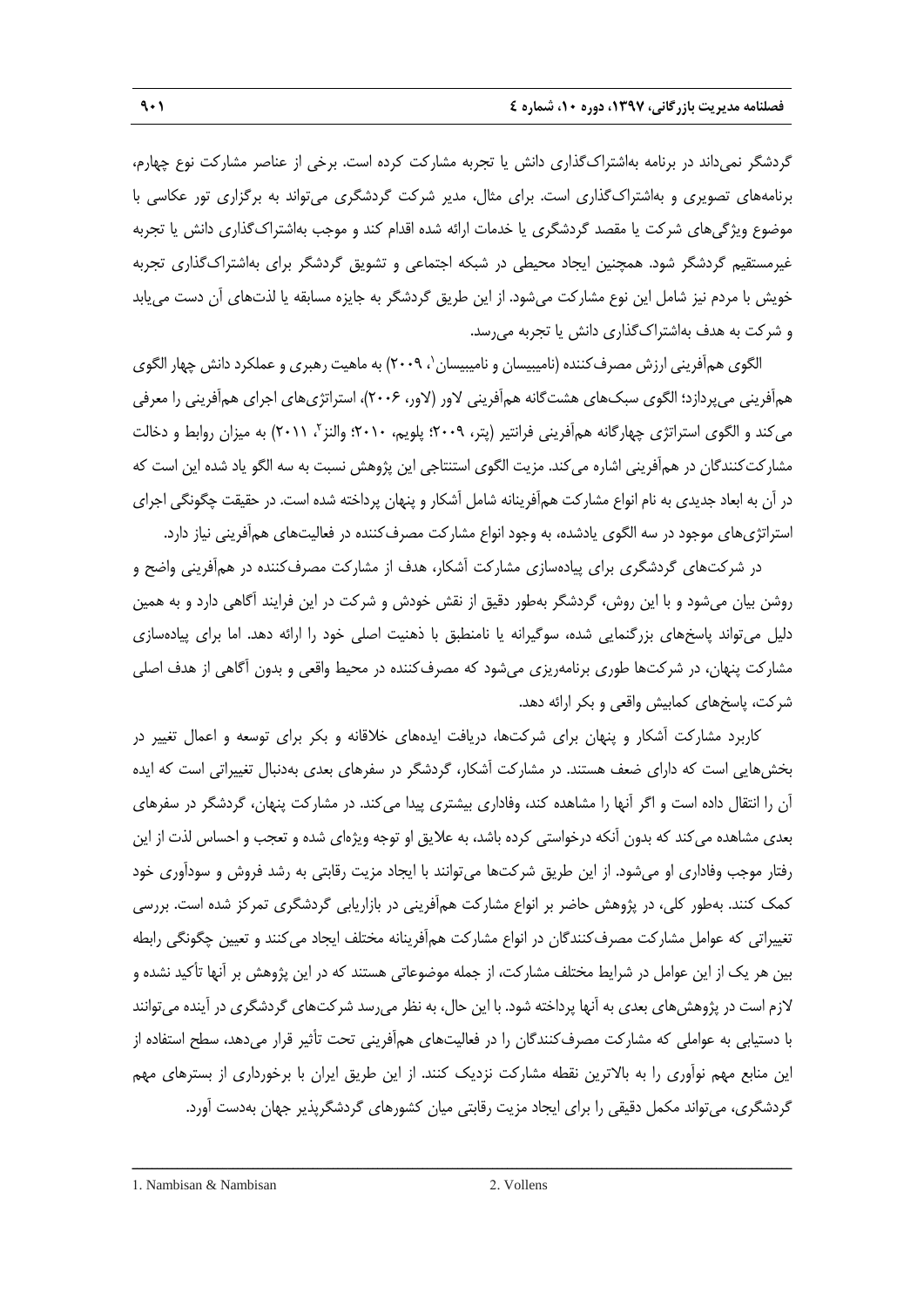## **سپاسگزاری**

این پژوهش با پشتیبانی مسئوالن محترم صندوق حمایت از پژوهشگران و فناوران کشور )INSF )اجرا شده است که بدینوسیله از تک تک حامیان سپاسگزاری میشود.

### **References**

- Ajzen I. (1991). The theory of planned behavior. *Organizational Behavior and Human Decision Processes,* 50 (2), 179-211.
- Andersson, T. D. (2007). The tourist in the experience economy. *Scandinavian Journal of Hospitality and Tourism,* 7(1), 46-58.
- Benkler, Y. (2006). *The Wealth of Networks: How Social Production Transforms Markets and Freedom.* Yale University Press, New Haven.
- Binkhorst, E., Den Dekker, T. (2009). Agenda for co-creation tourism experience research. *Journal of Hospitality Marketing & Management*, 18(2/3), 311-327.
- Braun, V., Clarke V. (2006). Using thematic analysis in psychology. *Qualitative Research in Psychology*, 3(2), 77-101.
- Cohen, E. (1979). A phenomenology of tourist experiences. *Sociology,* 13(2), 179-201.
- Comor, E. (2010). Contextualizing and Critiquing the Fantastic Prosumer: Power, Alienation and Hegemony. *Critical Sociology*, 37(3), 309-327.
- Csikszentmihalyi, M. (1975). *Beyond Boredom and Anxiety: The Experience of Play in Work and Games.* Jossey-Bass Publishers: San Francisco CA.
- Cutler, S. Q., Carmichael, B. (2010). The dimensions of the tourist experience. *In Morgan M., Lugosi P., Ritchie J. R. B. (eds), The Tourism and Leisure Experience: Consumer and Managerial Perspectives*, Channel View Publications: Bristol, PP. 3-26.
- Darmer, P., Sundbo, J. (2008). Introduction to experience creation. *In Sundbo J., Darmer P., (eds), Creating Experiences in the Experience Economy,* 12, 1-12.
- Davis, F. D., Bagozzi, R. P., & Warshaw, P. R. (1989). User Acceptance of Computer Technology: A Comparison of Two Theoretical Models. *Management Science*, 35(8), 982-1003.
- Dutta, S., Lanvin, B., Wunsch-Vincent, S. (2015). *The Global Innovation Index 2015-Effective Innovation Policies for Development (GII).* Printed and bound: World Intellectual Property Organization, Geneva, Switzerland.
- Ebrahimzadeh I., Sakhavar N., Taghizadeh Z. (2013). A Comparative Study of Health Tourism Potentials in Iran and India. *Journal of Subcontinent Researches*, 5 (15), 51-78.
- Ebrahimzadeh I., Yari M. (2013). Comparative Study of Functions Affecting the Behavioral Patterns of Tourists in Iran and America's Tourism Marketing Plan Utilizing SWOT Model. *Journal of Service Science and Management*, 6, 20-30.
- Economist Intelligence Unit, The digital company (2013). *How technology will empower the customer, 2008.* Retrieved from: http://www.pwc.com/gx/en/ technology/assets/digital  $\cot 1.$  pdf  $(3.11.12)$ .
- Fishbein, M., Ajzen, I. (1975). *Belief, Attitude, Intention and Behavior: An Introduction to Theory and Research*. Reading, MA: Addison-Wesley.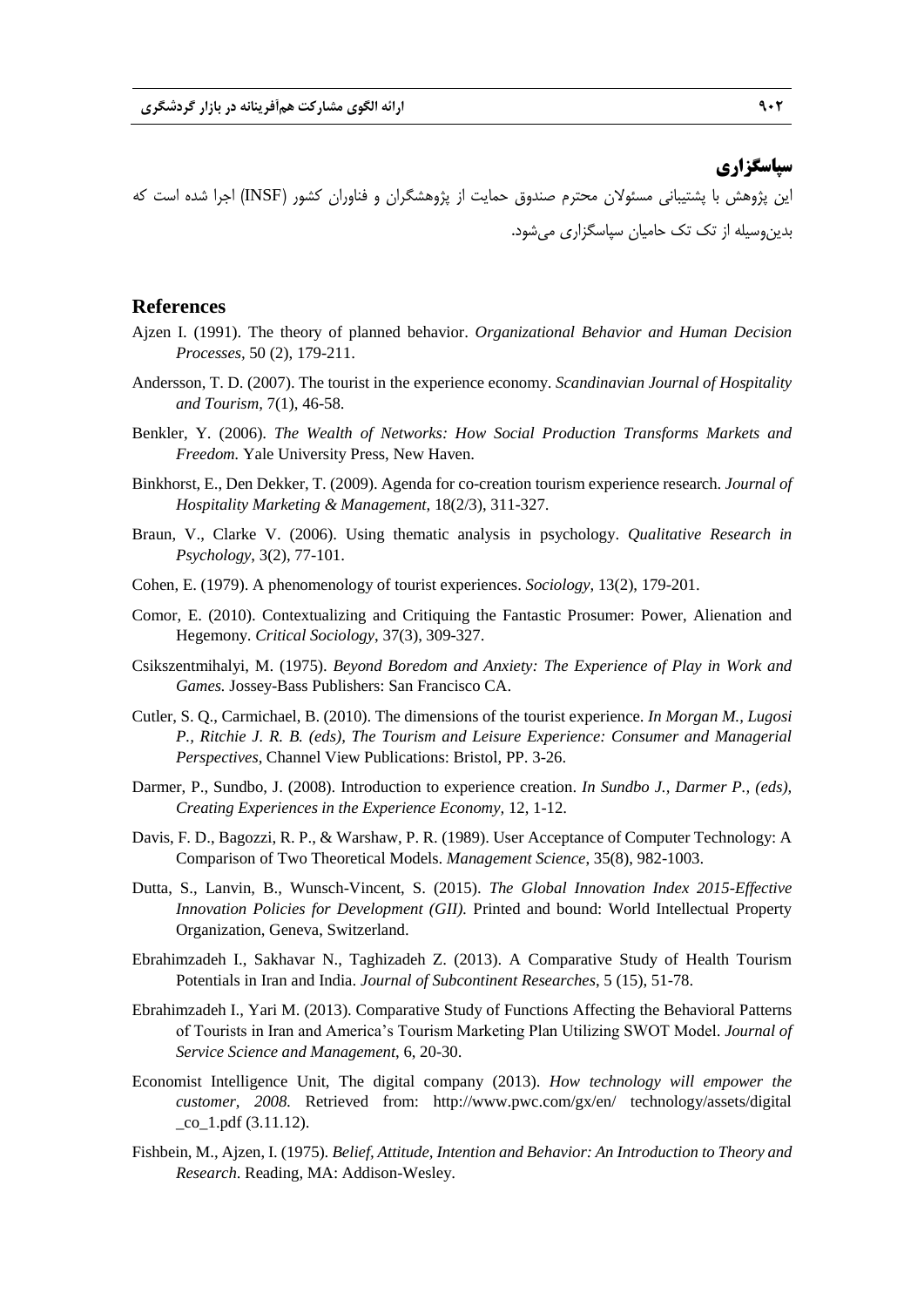- Geunhee, L. (2012). *Modeling Consumers' Co-creation in Tourism Innovation*. PhD Dissertation, Temple University, Philadelphia, Pennsylvania, United States.
- Hof, R. D. (2005). T*he Power of Us: Mass Collaboration on the Internet is Shaking Up Business*. Business Week online.
- Holbrook, M. B., Hirschman, E. C. (1982). The Experiential Aspects of Consumption Consumer Fantasies, Feelings, and Fun. *Journal of Consumer Research,* 9(2), 132-140.
- Jennings, G., Lee, Y. S., Ayling, A., Lunny, B., Cater, C., Ollenburg, C. (2009). Quality tourism experiences: reviews, reflections, research agendas. *Journal of Hospitality Marketing & Management,* 18(2-3), 294-310.
- Kambil, A., Friesen, G. B., Sundaram, A. (1999). Co-Creation: A New Source of Value. *Accenture's Outlook Magazine*, 38-43.
- Kim, J. H., Ritchie, J. R. B., McCormick, B. (2011). Development of a scale to measure memorable tourism experiences. *Journal of Travel Research*, 51(1), 12-25.
- Lawer, C. (2006). Eight styles of firm-customer knowledge co-creation. *An OMC Group Insight Paper,* No.4.
- Leadbeater, C. (2008). *We-think: The Power of Mass Creativity*. Profile Books, London.
- Lee, S. M., Olson, D. L. & Trimi, S. (2012). Co-innovation: convergenomics, collaboration, and cocreation for organizational values. *Management Decision*, 50(5), 817-831.
- Litvin, S.W., Kar, G.H., Goldsmith, R.E. (2001). Travel Innovativeness and Self-Image Congruity. *Journal of Travel & Tourism Marketing*, 10(4), 33-45.
- MacCannell, D. (1973). Staged authenticity: arrangements of social space in tourist settings. *The American Journal of Sociology*, 79(3), 589-603.
- Manzini, E. (2007). *Design, social innovation and sustainable ways of living: Creative communities and diffused social enterprise in the transition towards a sustainable network society.* (DRAFT DIS-Indaco, Politecnico di Milano)
- Morgan, M., Lugosi, P., Ritchie, J.R.B. (2010). *The Tourism and Leisure Experience: Consumer and Managerial Perspectives*. Channel View: Bristol.
- Mossberg, L. (2003). *Att skapa upplevelser: från OK till WOW*, Studentliteratur: Lund.
- Nambisan, P., Nambisan, S. (2009). Models of consumer value cocreation in health care. *Health Care Management Review*, 34, 344-354.
- Neuhofer, B., Buhalis, D., Ladkin, A. (2014). A Typology of Technology-Enhanced Tourism Experiences. *International Journal of Tourism Research*, 16, 340-350.
- Official Website of Iran's Ministry of Economic Affairs and Financ (2016). *Iran's 1404 Perspective Document in Development of the Heritage and Tourism Section.* https://data.worldbank.org/indicator/ST.INT.ARVL?contextual=default&locations=IR&start= 2008.
- Official Website of The World Bank (2017). https://data.worldbank.org/indicator/ST.INT. ARVL?contextual=default&locations=IR&start=2008
- Oliver, K., Samakh E., Heckmann P. (2007). *Rebuilding Lego, Brick by Brick*. Retrieved from: http://www.strategy-business.com/article/07306?pg=all (6.8.12).
- Pater, M. (2009*). Co-creation's 5 guiding principles - or.... what is successful co-creation made of ?* (White Paper), Fronteer Strategy, Amsterdam, 1-9.